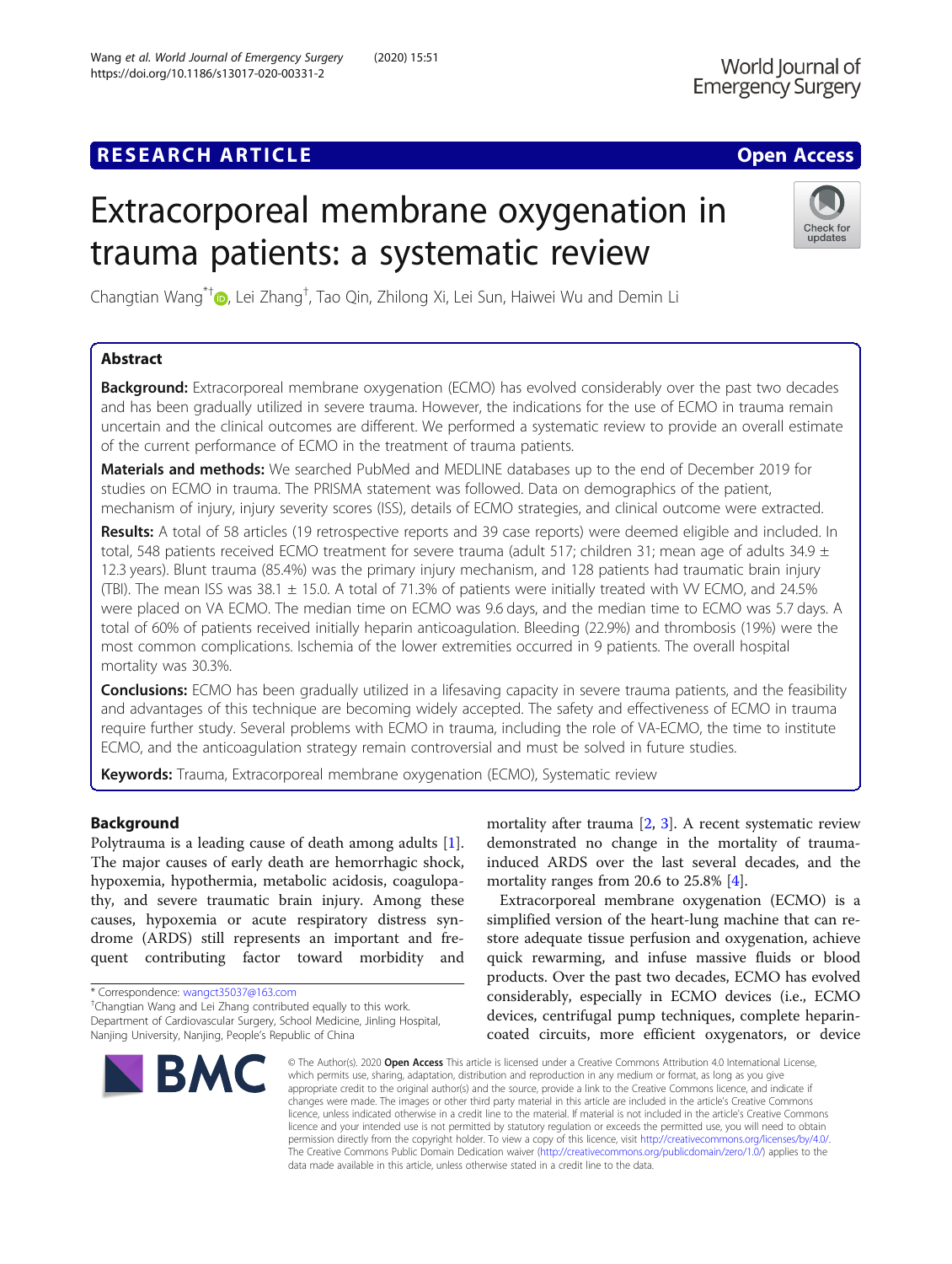miniaturization). Since the first successful use of ECMO in adults for acute posttraumatic respiratory failure reported by Hill et al. in 1972 [[5\]](#page-11-0), ECMO has advanced significantly and has become a salvage therapy that may provide an alternative form of management for cardiopulmonary failure in traumatic patients when conventional treatments have failed. However, some concerns remain uncertain in trauma patients, such as the time to ECMO and anticoagulation, and the current clinical outcomes are different. Recently, survival rates for trauma patients undergoing ECMO have been shown to range from 44% to as high as  $74.1\%$  [[6\]](#page-11-0). The aim of this systematic review is to provide an overall estimate of the current performance of ECMO in the treatment of trauma patients.

### Methods

This systematic review was performed and reported in line with the Preferred Reporting Items for Systematic Reviews and Meta-Analyses (PRISMA) statement [\[7](#page-11-0)]. We searched the PubMed and MEDLINE databases up to the end of December 2019 using medical subject headings and text words supplemented by scanning the bibliographies of the recovered articles. We combined "extracorporeal membrane oxygenation", "ECMO", "extracorporeal life support", "ECLS", "extracorporeal cardiopulmonary life support", "trauma", "multitrauma", "polytrauma", and "injury" using the Boolean operator "AND". The results were limited to articles written in English. Two separate researchers (C.W. and L.Z.) analyzed the data set to ensure accuracy and to identify all available studies. The details of each publication were checked to avoid duplicates. Any differences were resolved by consensus.

#### Inclusion criteria

All publications, including case reports and case series, reported the application of ECMO during the treatment of trauma patients. Only papers published in English that reported age, sex, mechanism of injury, injury severity score (ISS), details of ECMO, and clinical outcome were included.

# Exclusion criteria

Studies or cases reporting on ECMO for treatment as a bridge for delayed surgery, as support during an emergency operation, on rewarming in the treatment of hypothermia and on burns were not included in this review. Similarly, correspondence, expert opinions, and reviews were excluded. Cases that were not described in the details of demographic data, especially the details of ECMO and outcome, were also not included.

# Data extraction and risk of bias assessment

The following basic parameters were extracted from every publication: first author, date of publication and study, study design (e.g., retrospective study vs. case report), number of patients included, patient demographics, mechanism of injury, type of trauma, ISS, Glasgow coma scale (GCS), details of ECMO (time to ECMO, duration of ECMO, type of ECMO, access route of ECMO), anticoagulation management, mortality, cause of death and ECMO-related complications.

The risk of bias was assessed at the study level using Cochrane's Collaboration Tool [[8\]](#page-11-0). Through six domains, this tool evaluates the risk of bias and categorizes each study as high risk, low risk, or unclear risk.

# Statistical analysis

Data collected were organized on an Apple Numbers (version 6.6.2) spreadsheet. Descriptive statistics were used to describe demographic and continuous data (e.g., mean ± SD). Dichotomous variables are expressed as numbers with percentages.

# Results

The literature search yielded 7624 publications in the PubMed and MEDLINE databases. We screened them by title/abstract and full text. Finally, 58 publications (19 retrospective reports and 39 case reports) that focused on ECMO in trauma were identified from the literature and included in the analysis, spanning a period of time ranging from 1972 to 2019 (Fig. [1\)](#page-2-0). All studies were retrospective studies or case series, with no prospective controlled studies.

#### Demographic data

A total of 548 trauma patients requiring ECMO were described, including 517 adults (94.3%) and 31 children (5.7%). There was a wide difference in sample size ranging from 1 patient to 85 patients. The retrospective reports had 497 patients, and case reports included 51 patients. The majority of patients were male ( $n = 441$ , 80.1%), and 99 were female (18.1%). One report did not provide the patient's gender. In adults, the mean age was  $34.9 \pm 12.3$  years (range 18–86 years), and the youngest patient in the group of children was only 21 months old.

Four reports did not provide data on the cause of injury ( $n = 175$ ). In the remaining 373 cases, traffic accidents ( $n = 254$ , 68.1%) were the most common cause of injury, followed by falling ( $n = 38$ , 10.2%). Gunshots ( $n =$ 13, 3.5%) and stabbing ( $n = 6$ , 1.6%) were the major causes of penetrating trauma. The data on the mechanism of trauma were available in 53 papers ( $n = 384$ ). Blunt trauma ( $n = 328, 85.4\%$ ) was the primary injury mechanism with very high injury severity and a significant thoracic component. In this review, 259 ( $n = 67.4\%$ )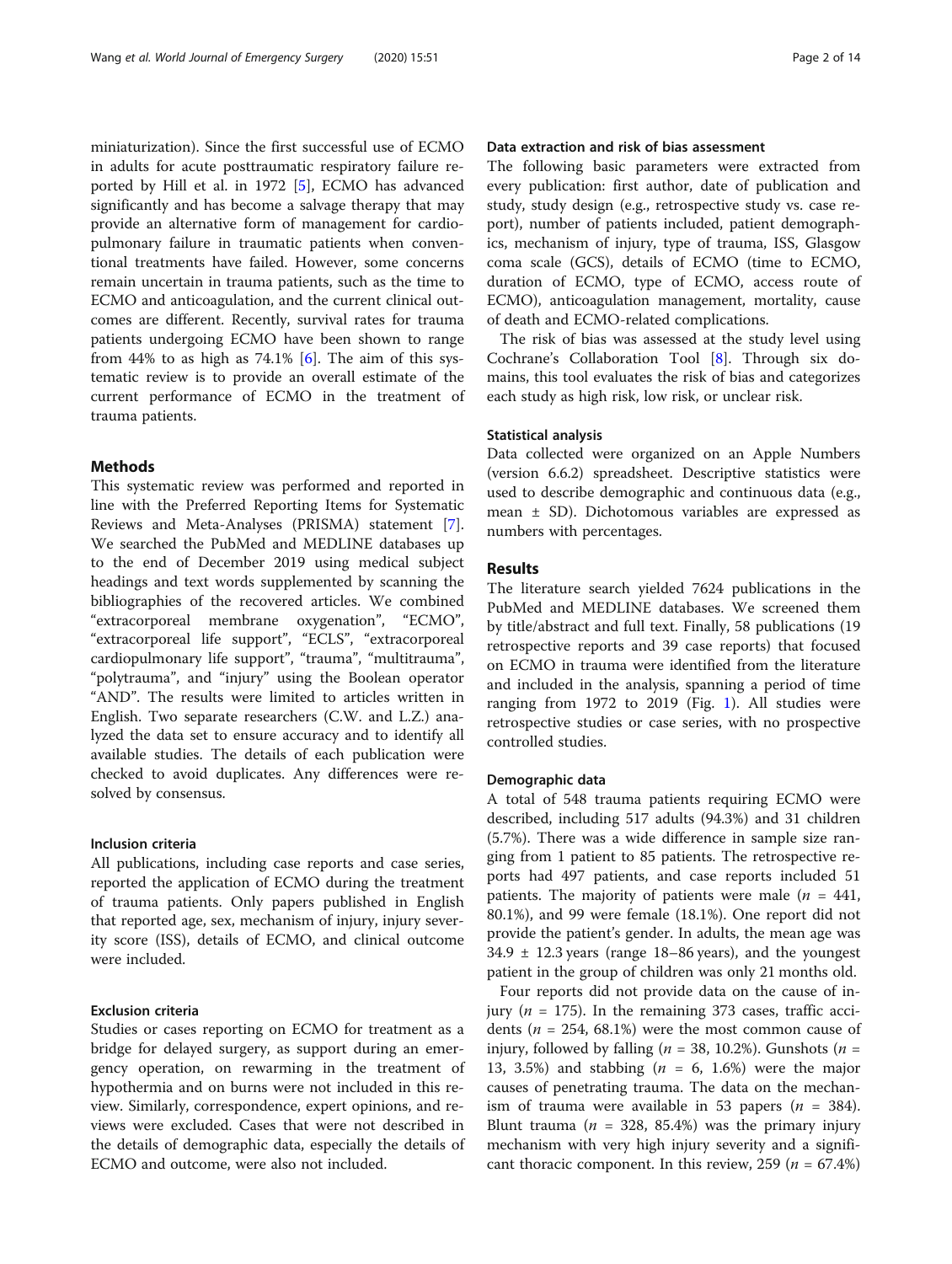<span id="page-2-0"></span>

patients had chest trauma. Penetration occurred in sixteen patients (4.2%). A total of 128 patients had traumatic brain injury (TBI) in 52 publications, including 404 trauma patients. Twenty-four papers provided the Injury Severity Score (ISS). The mean ISS was 38.1 ± 15.0 (range 4–75). The mean Glasgow Coma Scale (GCS) was  $7.3 \pm 4.7$  (range  $3-15$ ) in 19 papers.

The overall hospital mortality was  $30.3\%$  ( $n = 166$ ). There was a wide variation in mortality rates among the studies (0–71.4%). In the 19 retrospective reports, the overall mortality was 33% ( $n = 164$ ), and in case reports, it was 3.9% ( $n = 2$ ). Six deaths occurred in the pediatric group (19.4%). The leading cause of death was MOF ( $n = 34$ ). The following causes were sepsis  $(n = 23)$ , cardiorespiratory failure  $(n = 22)$ , cerebrovascular accident ( $n = 18$ ), death after withdrawal of care  $(n = 11)$ , massive hemorrhage  $(n = 11)$ 10), ECLS failure ( $n = 4$ ), and mesenteric ischemia ( $n = 10$ ) = 1). The cause of death was unknown or missing among 68 patients (Table [1](#page-3-0)).

# ECMO strategies

A total of 391 patients (71.3%) were initially treated with VV ECMO, and 134 patients (24.5%) were initially placed on VA ECMO. Twelve of those treated with VV ECMO converted to VA ECMO support due to persistent hemodynamic instability. Only two cases on VA ECMO were converted to VV ECMO.

A total of 377 patients (68.8%) were cannulated peripherally, three patients were centrally cannulated (femoral vein-aortic root; right atrium-aorta; right atriumpulmonary artery), and 168 patients (30.7%) did not describe the type of cannulation. Single dual-lumen catheters were used in this group, but the details could not be identified from the literature.

The median time on ECMO was 9.6 days in this group, and the longest was 114 days. The duration before ECMO support was recorded differently, including from injury to ECMO, from ER to ECMO, from the onset of ARDS to ECMO, and from the ventilator to ECMO. The median time before ECMO support was 5.7 days. In 28 cases, this time was recorded approximately  $\left($  < 1 day) (Table [2\)](#page-8-0).

# Anticoagulation

The anticoagulation strategy on ECMO in trauma patients differed among institutions. Seven papers included 164 cases (30%) that did not provide details of anticoagulation. A total of 329 patients (60%) received anticoagulation while on ECMO, and 55 patients did not receive anticoagulation. In the anticoagulation group, 135 (24.6%) patients received heparin systemic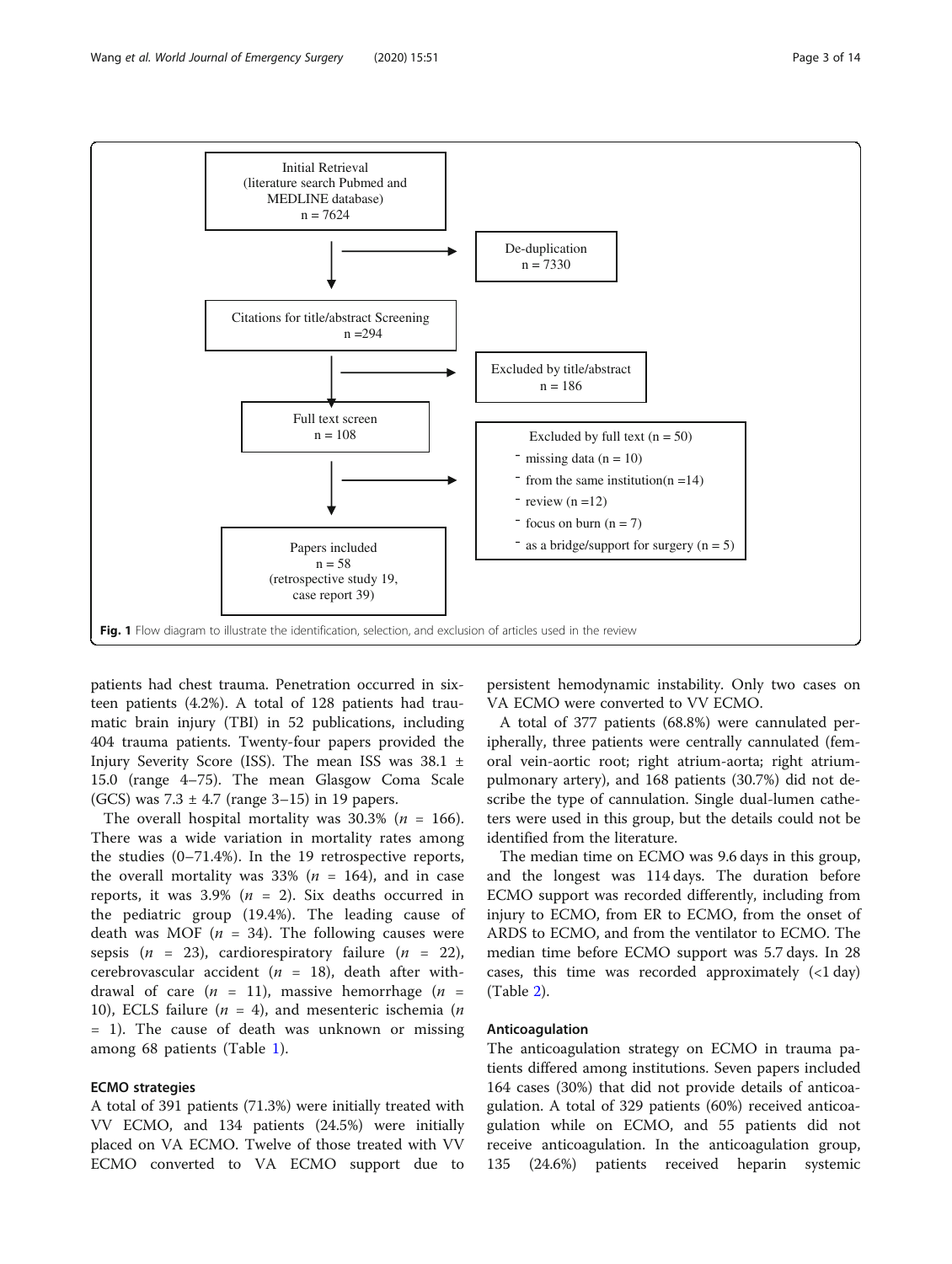<span id="page-3-0"></span>

|                                          |                        | Table 1 Case series summary of ECMO in trauma |      |                 |                       |                                                                                                                                       |                                    |                 |                                |                               |                            |                                                                                     |
|------------------------------------------|------------------------|-----------------------------------------------|------|-----------------|-----------------------|---------------------------------------------------------------------------------------------------------------------------------------|------------------------------------|-----------------|--------------------------------|-------------------------------|----------------------------|-------------------------------------------------------------------------------------|
| Author                                   | Study types            | publish/<br>Year of<br>study                  | Size | Gender(M/<br>F) | Age(year, range)      | Causes of<br>trauma                                                                                                                   | Mechanism of<br>trauma             | 戸               | SS                             | GS                            | mortalityn (%)<br>Hospital | Cause of death                                                                      |
| Kruit N et al<br>$\overline{\mathbf{Q}}$ | Retrospective<br>study | 52<br>2019(2011–<br>2017)                     |      | 42/10           | $33(18-72)$           | Missing data 2<br>accident 36<br>Speedboat<br>Helicopter<br>Assault 4<br>Falling 8<br>crash 1<br>crash 1<br>Traffic                   |                                    | $19(3$<br>died) | $35(6 - 75)$                   | T                             | 6(11.5%)                   | Massive hemorrhage 1<br>Mesenteric ischemia 1<br>Cerebral herniation 2<br>Unknown 2 |
| Fenton SJ<br>et al [10]                  | Retrospective<br>study | $\circ$<br>2019(2009–<br>2016)                |      | $4/2$           | $4.8(3-8)$            | Crush injury 1<br>accident 5<br>Traffic                                                                                               | Blunt chest trauma                 | 4               | $36(27-40)$                    | $\sim$                        | 1(16.7%)                   | Large right-sided<br>cerebrovascular<br>ischemic<br>accident                        |
| Lang NW et al<br>$\boxed{11}$            | Retrospective<br>study | $\approx$<br>2019(2002-<br>2016)              |      | 11/7            | 29.5 (1-64)           | Accident 10<br>Falling 4<br>Other 2<br>Stab <sub>2</sub><br>Traffic                                                                   | Blunt polytrauma                   | $\overline{5}$  | 34.5 (16-50)                   | $4.8(3 -$<br>$6.6 \pm$<br>(5) | 12 (66.6%)                 | MOF, sepsis, hypoxic<br>cerebral edema                                              |
| Menaker J<br>et al [12]                  | Retrospective<br>study | $\approx$<br>2018(2015–<br>2016)              |      | 15/3            | 28.5 (24-43)          | missing data<br>mechanism<br>blunt<br>$\overline{C}$<br>$\circ$                                                                       | $\overline{\phantom{a}}$           | $\mathbb{I}$    | $27(21-41)$                    | $\,$ $\,$                     | 4 (22%)                    | primary neurologic<br>coagulopathy 3,<br>Shock and<br>injury 1                      |
| Wu MY et al<br>[13]                      | Retrospective<br>study | $36$<br>2018(2006-<br>2014)                   |      | 31/5            | 36 (27-49)            | Electrocution<br>Compressing<br>accident 24<br>drowning 1<br>Falling 5<br>Burn 3<br>injury 1<br>Traffic<br>Stab <sub>1</sub><br>Near- | $\mathsf I$                        | died)<br>4(3)   | 29 (19-45)                     | $\mathsf I$                   | 15 (41.7%)                 | $\bar{1}$                                                                           |
| Strumwasser<br>A et al [6]               | Retrospective<br>study | $\overline{ }$<br>2018(2016-<br>2017)         |      | 7/0             | $41 \pm 15 (23 - 63)$ | accident 5<br>Gunshot 2<br>Traffic                                                                                                    | Blunt polytrauma<br>5Open trauma 2 | $\circ$         | $32.5 \pm 14.1$<br>$(16 - 54)$ | $\mathbb{I}$                  | 5 (71.4%)                  | failure and "comfort<br>Multisystem organ<br>measures only"                         |
| UIIC et al [14]                          | Retrospective<br>study | $\frac{1}{2}$<br>2017(2008-<br>2014)          |      | 44/5            | 49.9 (16.6-86.2)      | $\mathbf{I}$                                                                                                                          | $\mathbf{I}$                       | J.              | $32(4 - 66)$                   | ı                             | 17 (34.7%)                 |                                                                                     |
| Kim HS et al<br>[15]                     | Retrospective<br>study | $\circ$<br>2017(2007–<br>2015)                |      | $\approx$       | 48.0 (20.5-62.0)      | Crush injury 2<br>accident 4<br>Gunshot 1<br>Falling 2<br>Traffic                                                                     |                                    |                 |                                | $\overline{\phantom{a}}$      | 1 (11.1%)                  |                                                                                     |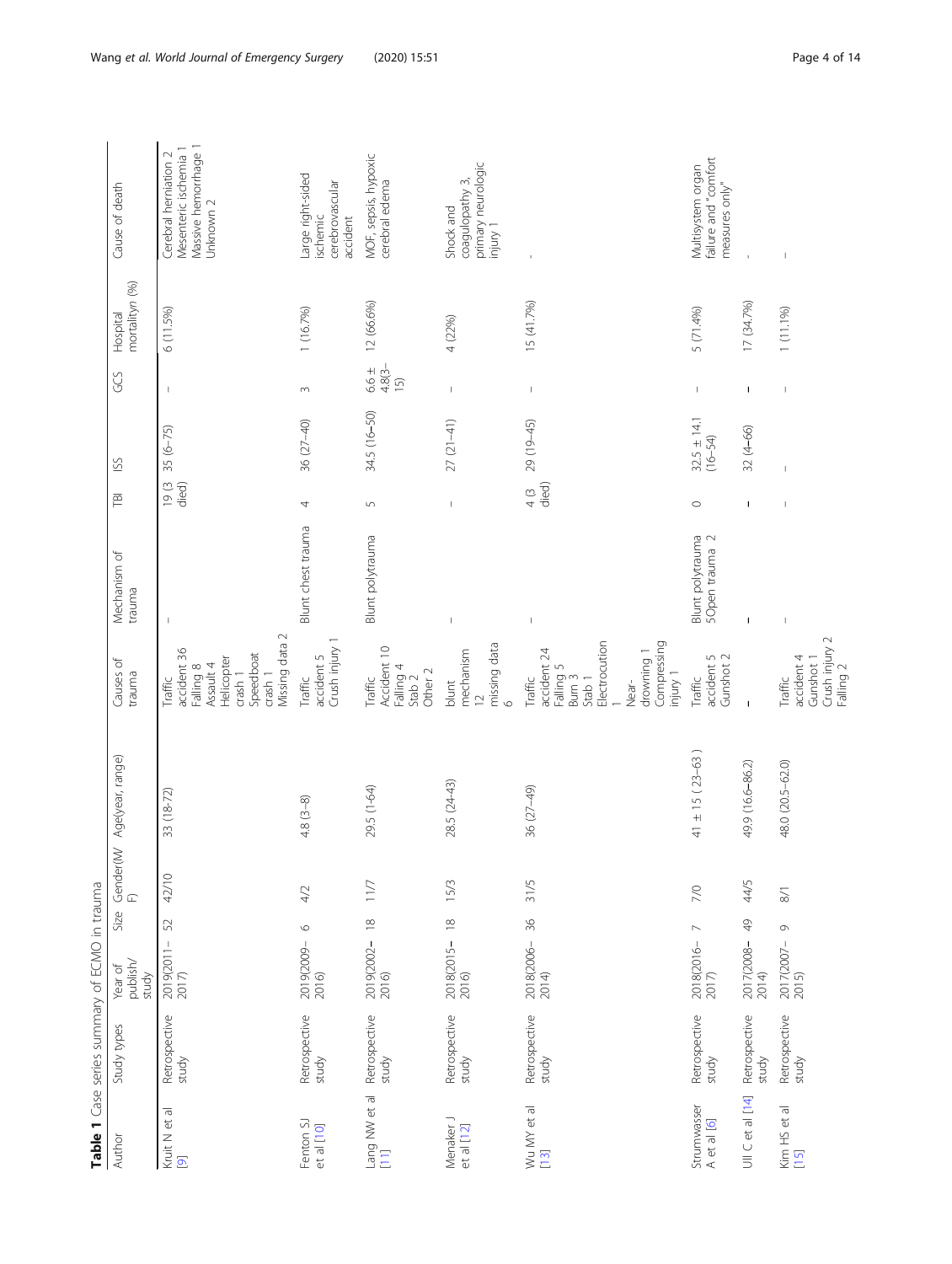|                                | Table 1 Case series summary of ECMO in trauma (Continued) |                              |                |            |                                                                |                                                                                                                                |                                                       |                        |                                                                                 |                                |                            |                                                                                        |
|--------------------------------|-----------------------------------------------------------|------------------------------|----------------|------------|----------------------------------------------------------------|--------------------------------------------------------------------------------------------------------------------------------|-------------------------------------------------------|------------------------|---------------------------------------------------------------------------------|--------------------------------|----------------------------|----------------------------------------------------------------------------------------|
| Author                         | Study types                                               | publish/<br>Year of<br>study | Size           |            | Gender(M/ Age(year, range)<br>F)                               | Causes of<br>trauma                                                                                                            | Mechanism of<br>trauma                                | 戸                      | SS                                                                              | GGS                            | mortalityn (%)<br>Hospital | Cause of death                                                                         |
| Ahmad SB<br>et al [16]         | Retrospective<br>study                                    | 2017(2006–<br>2015)          | $\Im$          | 29/10      | Nonsurvivors 27 (22-<br>Survivors 35 (25-45)<br>Mean 28<br>42) | Impalement 1<br>Crush injury 1<br>accident 26<br>drowning 1<br>Gunshot 6<br>Falling 3<br>Stab <sub>1</sub><br>Traffic<br>Near- | Blunt polytrauma 31<br>Penetrating trauma<br>$\infty$ | $\equiv$               | Nonsurvivors<br>Survivors <sub>25</sub><br>41 (26-50)<br>Mean 29<br>$(18 - 32)$ |                                | 22 (56%)                   | Died after withdrawal<br>Cardiorespiratory<br>Brain death 1<br>of care 11<br>arrest 10 |
| Chen TH et al<br>[17]          | Retrospective<br>study                                    | 2016(2009-<br>2012)          | $\overline{ }$ | 57         | $31(21-49)$                                                    | Accident 5<br>Falling 2<br>Traffic                                                                                             | Blunt chest trauma                                    | 4                      | $36(27 - 57)$                                                                   | $\mathbf{I}$                   | 3 (43.8%)                  | vasodilatory shock;<br>Septic shock with<br>Irreversible brain<br>damage with<br>NOF   |
| Bosarge PL<br>et al [18]       | Retrospective<br>study                                    | 2016(2013–<br>2014)          | $\frac{5}{1}$  | 15/0       | 36 (25-47)                                                     |                                                                                                                                | Severe TBI                                            | $\sim$                 | 26.0 (17.0-<br>34.0)                                                            | T                              | 2(13.3%)                   | Hypoxia                                                                                |
| Jacobs JV et al<br>$[19]$      | Retrospective<br>study                                    | 2015(1998–<br>2014)          | $85$           | 71/14      | $28.9 \pm 1.1$                                                 |                                                                                                                                | Blunt chest trauma                                    | $\overline{4}$         |                                                                                 | $\mathbf{I}$                   | 22 (25.9%)                 |                                                                                        |
| Guirand DM<br>et al [20]       | Retrospective<br>study                                    | 2014(2001–<br>2009)          | $26$           | 20/6       | 33.0 (16-55)                                                   |                                                                                                                                | Blunt trauma 21                                       | $\mathsf I$            | 29.0 (12.4)                                                                     | $\mathsf I$                    | 11 (42%)                   |                                                                                        |
| Bonacchi M<br>et al [21]       | Retrospective<br>study                                    | 2013(2008-<br>2012)          | $\frac{8}{10}$ | 12/6       | $46.3 \pm 17.6 (15-69)$                                        | Accident 15<br>Falling 2<br>Crash 1<br>Traffic                                                                                 | Blunt polytrauma                                      | $\sim$                 | $\frac{53 \pm 17}{75}$ (18-                                                     | T                              | 13 (72.2%)                 | cerebral death 7<br>ECMO failure 4<br>septic MOF 2                                     |
| Biderman P<br>et al [22]       | Retrospective<br>study                                    | 2013(2006-<br>2011)          | $\cup$         | 6/4        | $29.8 \pm 7.7$ (19-42)                                         | Bombing 1<br>pedestrian<br>accident 6<br>Falling 2<br>injury 1<br>Traffic                                                      | Blunt polytrauma 9<br>Cardiac perforation             | died)<br>$\frac{1}{2}$ | $10.5(29 - 57)$<br>$50.3 \pm$                                                   | $\overline{\phantom{a}}$       | 3 (30%)                    | Cardiogenic shock 1<br>Septic 2                                                        |
| Ried M et al<br>[23]           | Retrospective<br>study                                    | 2013(2002–<br>2012)          | 52             | 49/3       | $32 \pm 14 (16 - 72)$                                          | <b>Blunt</b> trauma<br>Blast injury 9<br>accident 38<br>Falling 4<br>Traffic                                                   | Blunt chest trauma<br>$\overline{Q}$                  | $\overline{30}$        | $58.9 \pm 10.5$                                                                 | $\mathsf I$                    | 11 (21%)                   | Fulminant bleeding 1<br>Cerebral hypoxia and<br>Multiorgan failure 9<br>bleeding 1     |
| Cordell-Smith<br>JA et al [24] | retrospective<br>study                                    | 2006(1992-<br>2002)          | $28$           | 24/4       | 27 (18-49)                                                     | accident 24<br>accidents 2<br>Extensive<br>Sporting<br>crush <sub>2</sub><br>Traffic                                           | Blunt polytrauma                                      |                        | $\frac{8}{10}$                                                                  | $\begin{array}{c} \end{array}$ | 8 (28.6%)                  | Irreversible cardiogenic<br>failure 4<br>Sepsis 4                                      |
| Fortenberry                    | Retrospective                                             | 2003(1991-                   | $\infty$       | $\lessgtr$ | 12.5 (21 months-29                                             | Traffic                                                                                                                        | Blunt polytrauma 7                                    | $\sim$                 |                                                                                 |                                | $\sim$                     | Pulmonary fat emboli                                                                   |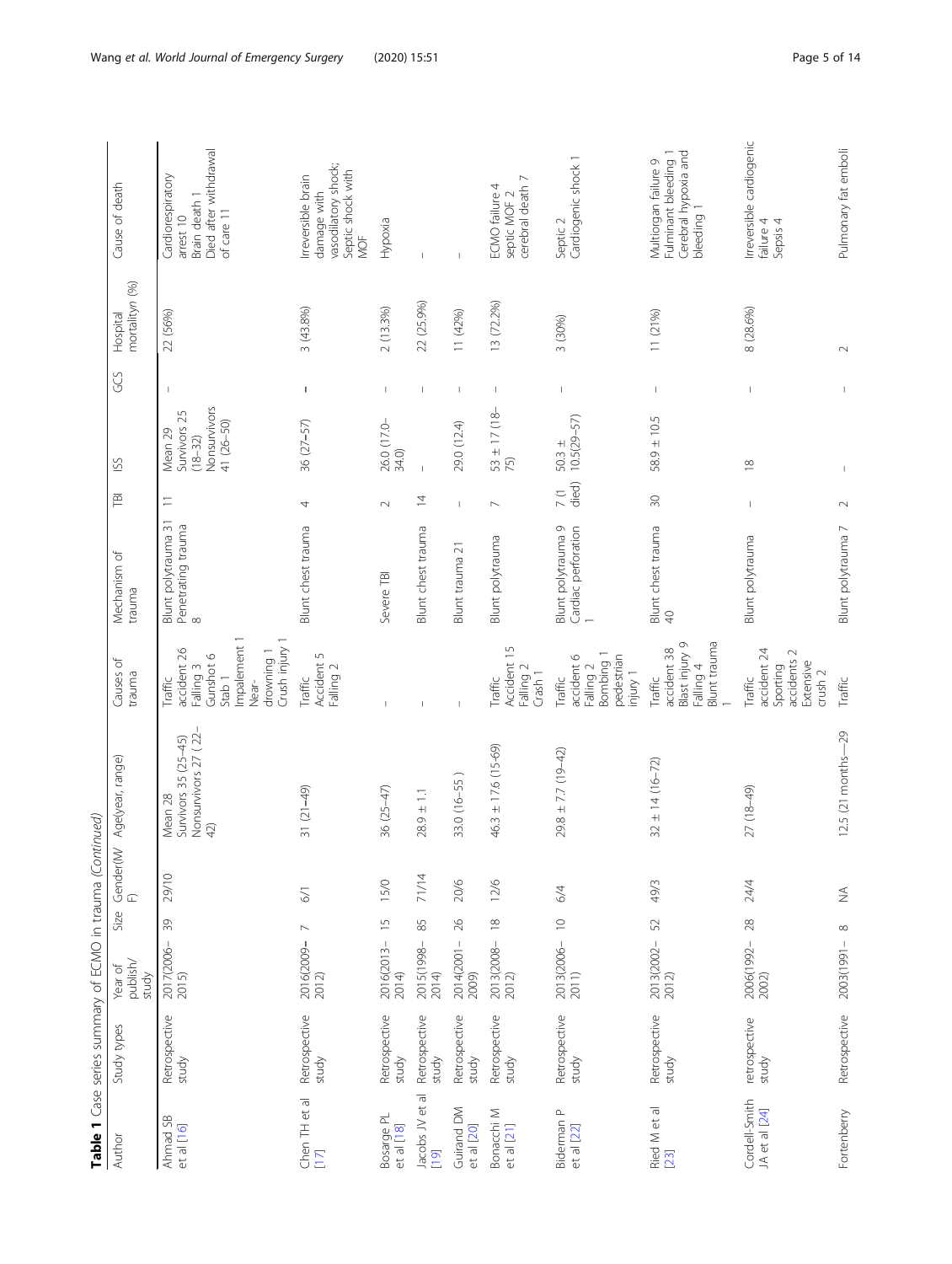|                                                       | Table 1 Case series summary of ECMO in trauma (Continued) |                              |                          |                 |                                           |                                    |                                                        |                          |                           |                          |                                               |                                                                     |
|-------------------------------------------------------|-----------------------------------------------------------|------------------------------|--------------------------|-----------------|-------------------------------------------|------------------------------------|--------------------------------------------------------|--------------------------|---------------------------|--------------------------|-----------------------------------------------|---------------------------------------------------------------------|
| Author                                                | Study types                                               | publish/<br>Year of<br>study | Size                     | Gender(M/<br>F) | Age(year, range)                          | Causes of<br>trauma                | Mechanism of<br>trauma                                 | FBI                      | SS                        | GGS                      | mortalityn (%)<br>Hospital                    | Cause of death                                                      |
| JD et al [25]                                         | study                                                     | 2001)                        |                          |                 | years)Pediatric 4 (21<br>months-19 years) | accident 7<br>Gunshot 1            | Penetrating                                            |                          |                           |                          | (25%)Pediatric1,<br>adult 1                   | and necrotic lung<br>tissue 1 Severe<br>hypertension 1<br>pulmonary |
| Senunas LE<br>et al [26]                              | Retrospective<br>study                                    | 1997(1988-<br>1994)          | $\overline{4}$           | 4/10            | $19(5-47)$                                | accident 14<br>Traffic             | Orthopaedic trauma<br>(severe pulmonary<br>compromise) | $\mathbf{I}$             | $19(9-29)$                | $\overline{4}$           | Children <sub>4</sub><br>6 (42.9%<br>Adult 2) | Bleeding 5ARF 1                                                     |
| Robba C et al<br>[27]                                 | Case report                                               | $(2000 -$<br>2016)<br>2017   | 4                        | 4/0             | 31,58,36,54                               | accident 2<br>Falling 2<br>Traffic | Blunt trauma                                           | $\sim$                   | 25,41,50,50               | 6 m<br>15, 15            | 1 (25%)                                       | Malignant intracranial<br>hypertension                              |
| Amos T et al<br>28                                    | Case report                                               | 2019                         |                          | $\gtrsim$       | $\overline{\sim}$                         | accident<br>Traffic                | compartment<br>syndrome<br>Thoracic                    | $\circ$                  | ı                         | $\sim$                   | $\circ$                                       | $\overline{\phantom{a}}$                                            |
| Matsumoto S<br>et al [29]                             | Case report                                               | 2019                         |                          | $\geq$          | $\mathcal{R}$                             | accident<br>Traffic                | Blunt chest trauma                                     | $\circ$                  | $\mathbf{I}$              | $\mathbf{I}$             | $\circ$                                       | $\mathbf{I}$                                                        |
| Puzio TJ et al<br>[30]                                | Case report                                               | 2019                         |                          | $\geq$          | 25                                        | Dog bite<br>injury                 | Severe head, neck,<br>and facial injuries              |                          | J.                        | $\sim$                   | $\circ$                                       | $\overline{\phantom{a}}$                                            |
| Ogawa Fet al<br>[31]                                  | Case report                                               | 2019                         |                          | $\geq$          | $\Im$                                     | accident<br>Traffic                | Blunt chest trauma                                     | $\circ$                  | 33                        | $\overline{\phantom{a}}$ | $\circ$                                       | $\overline{\phantom{a}}$                                            |
| $\overline{\sigma}$<br>$\vec{c}$<br>Lorini FL<br>[32] | Case report                                               | 2019                         |                          | $\geq$          | $\overline{2}1$                           | Hit by rolled<br>rock              | Blunt chest trauma                                     | $\circ$                  | T                         | I                        | $\circ$                                       | $\mathbf{I}$                                                        |
| et al<br>Wang FY (<br>[33]                            | Case report                                               | 2019                         |                          | $\geq$          | $\overline{4}$                            | Compressing                        | Blunt chest trauma                                     | $\circ$                  | $\mathbf{I}$              |                          | $\circ$                                       | 1                                                                   |
| Moon SH et al<br>$[34]$                               | Case report                                               | 2018                         |                          | $\geq$          | 26                                        | accident<br>Traffic                | Blunt chest trauma                                     | $\circ$                  | $\overline{\phantom{a}}$  | $\overline{\phantom{a}}$ | $\circ$                                       | $\overline{\phantom{a}}$                                            |
| Carballas JI<br>et al [35]<br>Chico                   | Case report                                               | 2018                         | $\overline{\phantom{0}}$ | $\geq$          | $\delta$                                  | accident<br>Traffic                | Brain trauma                                           | $\overline{\phantom{0}}$ | 25                        | 4                        | $\circ$                                       | $\overline{\phantom{a}}$                                            |
| Yuan KC et al<br>[36]                                 | Case report                                               | 2008                         | $\sim$                   | 2/0             | 18,38                                     | Traffic crash                      | Blunt chest trauma                                     |                          | $\mathbf{I}$              | $\mathbf{I}$             | $\circ$                                       | J.                                                                  |
| Yoann L et al<br>37                                   | Case report                                               | 2013                         | $\overline{ }$           | $\geq$          | $\overline{57}$                           | Horse riding<br>accident           | with cardiac rupture<br>Blunt chest trauma             | $\circ$                  |                           | $\overline{1}$           | $\circ$                                       | $\overline{1}$                                                      |
| Louro Jet al<br>[38]                                  | Case report                                               | 2018                         |                          | $\geq$          | $\overline{4}$                            | Falling                            | Blunt polytrauma                                       | $\circ$                  |                           | $\overline{1}$           | $\circ$                                       | $\overline{\phantom{a}}$                                            |
| Tu Y et al [39]                                       | Case report                                               | 2018                         |                          | $\geq$          | 24                                        | accident<br>Traffic                | Blunt polytrauma                                       | $\circ$                  | $\overline{1}$            | $\overline{1}$           | $\circ$                                       | $\mathbf{I}$                                                        |
| Lee N et al<br>[40]                                   | Case report                                               | 2015                         |                          | $\geq$          | 28                                        | Stab                               | Penetrating cardiac<br>trauma                          | $\circ$                  | $\overline{1}$            | $\overline{1}$           | $\circ$                                       | $\mathsf{I}$                                                        |
| Stroehle M<br>et al [41]                              | Case report                                               | 2017                         |                          | $\geq$          | $\Box$                                    | Hit and run<br>over by a           | Blunt polytrauma                                       |                          | $\mathbb{S}^{\mathbb{O}}$ | $\sim$                   | $\circ$                                       | 1                                                                   |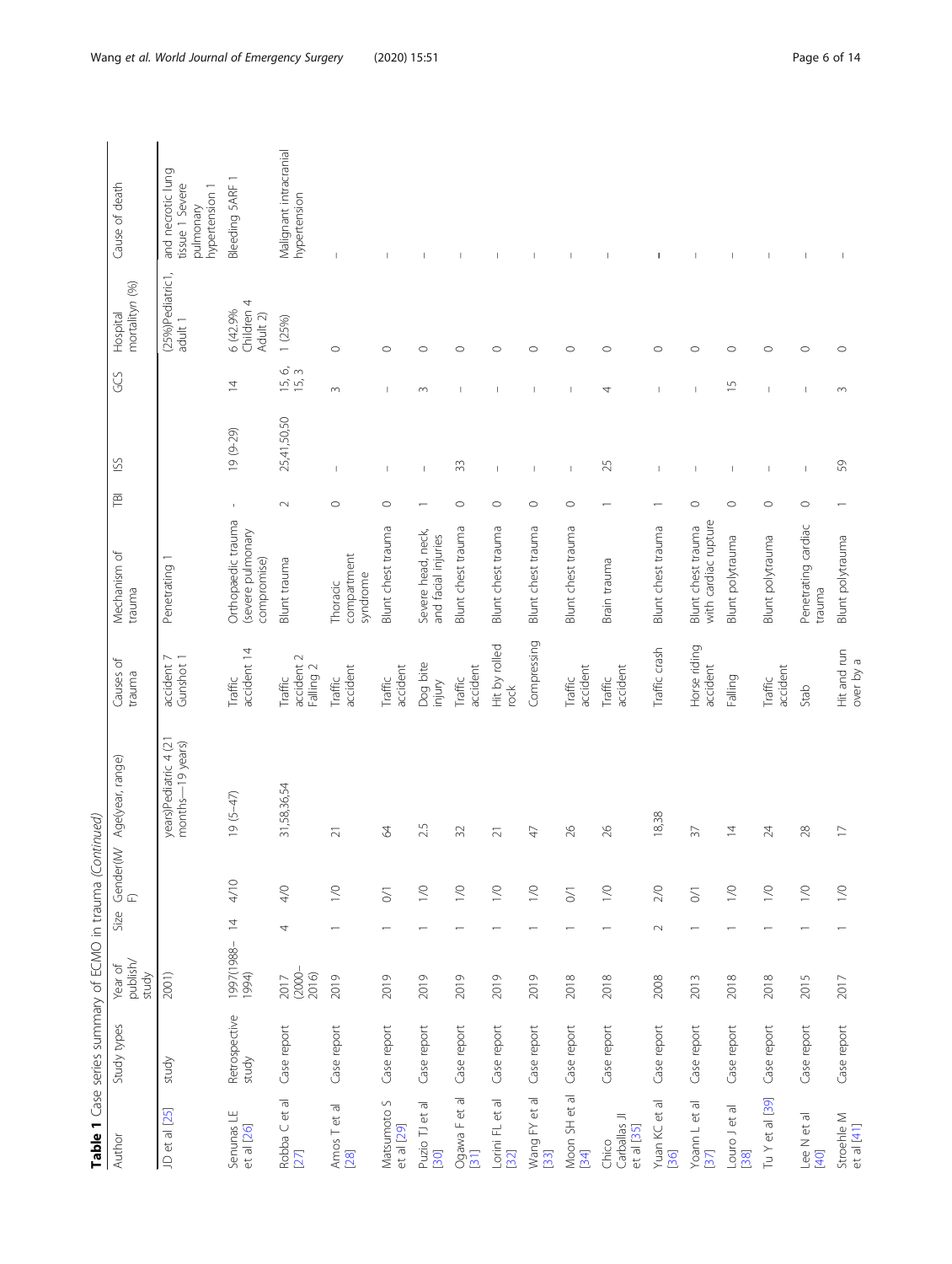| .<br>.<br>.    |  |
|----------------|--|
|                |  |
|                |  |
| I              |  |
|                |  |
| I              |  |
|                |  |
|                |  |
|                |  |
| ļ              |  |
|                |  |
| İ              |  |
|                |  |
|                |  |
| C<br>L<br>L    |  |
|                |  |
| j<br>I         |  |
|                |  |
|                |  |
| I              |  |
|                |  |
|                |  |
|                |  |
|                |  |
|                |  |
|                |  |
|                |  |
|                |  |
| יו וממומים הוא |  |
|                |  |
| ì              |  |
|                |  |
| I              |  |
|                |  |
|                |  |
| i              |  |
|                |  |
|                |  |
|                |  |
|                |  |
|                |  |
|                |  |
|                |  |
|                |  |

| Table 1 Case series summary of ECMO in trauma (Continued) |             |                              |                |                      |                                 |                                    |                                                              |         |                          |                                         |                            |                               |
|-----------------------------------------------------------|-------------|------------------------------|----------------|----------------------|---------------------------------|------------------------------------|--------------------------------------------------------------|---------|--------------------------|-----------------------------------------|----------------------------|-------------------------------|
| Author                                                    | Study types | publish/<br>Year of<br>study | Size           |                      | Gender(M/Age(year, range)<br>F) | Causes of<br>trauma                | Mechanism of<br>trauma                                       | 戸       | SS                       | GS                                      | mortalityn (%)<br>Hospital | Cause of death                |
|                                                           |             |                              |                |                      |                                 | railroad<br>engine                 |                                                              |         |                          |                                         |                            |                               |
| Park JM et al<br>$[42]$                                   | Case report | 2014                         |                | $\leq$               | $\Theta$                        | accident<br>Traffic                | Blunt polytrauma                                             |         | $\mathbf{I}$             |                                         | $\circ$                    | $\mathbf{I}$                  |
| Skarda D et al<br>[43]                                    | Case report | 2012                         | $\sim$         | $\geq$ $\!\!$ $\!\!$ | 17,8,15                         | accident 2<br>Gunshot 1<br>Traffic | Blunt polytraum 2<br>Perforation trauma                      | $\sim$  | $\mathbf{I}$             | 3, 14,<br>$\frac{5}{1}$                 | $\circ$                    | $\mathbf{I}$                  |
| Yamada T<br>et al [44]                                    | Case report | 2014                         |                | $\geq$               | 95                              | Falling                            | Blunt chest trauma                                           | $\circ$ | $\overline{\phantom{a}}$ | $\infty$                                | $\circ$                    | $\overline{\phantom{a}}$      |
| MS et al [45]<br>Firstenberg                              | Case report | 2012                         |                | $\gtrsim$            | 27                              | accident<br>Traffic                | Blunt chest trauma                                           |         | $\mathbf{I}$             | $\mathbf{I}$                            | $\circ$                    | T                             |
| Ballouhey Q<br>et al [46]                                 | Case report | 2013                         |                | $\leq$               | 32-month                        | accident<br>Traffic                | Blunt chest trauma                                           | $\circ$ | $\mathbf{I}$             | $\mathbf{I}$                            | $\circ$                    | $\mathbf{I}$                  |
| Campione A<br>et al [47]                                  | Case report | 2007                         |                | $\geq$               | $\overline{4}$                  | Go-cart race                       | Blunt chest trauma                                           | $\circ$ | $\overline{\phantom{a}}$ | $\mathbf{I}$                            | $\circ$                    | $\mathbf{I}$                  |
| Issa N et al<br>$[48]$                                    | Case report | 2011                         |                | $\geq$               | $\infty$                        | accident<br>Traffic                | Fractures, splenic<br>cardiorespiratory<br>injury,<br>arrest | $\circ$ |                          |                                         | $\circ$                    |                               |
| Rosenthal A<br>et al [49]                                 | Case report | 2009                         |                | $\geq$               | 42                              | Gunshot                            | Open chest trauma                                            | $\circ$ | $\mathbf{I}$             | $\mathbf{I}$                            | $\circ$                    | $\mathbf{I}$                  |
| Tunney R et al<br>[50]                                    | Case report | 2018                         |                | $\geq$               | $\overline{0}$                  | accident<br>Traffic                | Blunt polytrauma                                             | $\circ$ | I                        | ı                                       | $\circ$                    | $\overline{\phantom{a}}$      |
| Chauhan A<br>et al [51]                                   | Case report | 2014                         |                | $\geq$               | $\frac{8}{1}$                   | accident<br>Traffic                | Blunt polytrauma                                             | $\circ$ | $\overline{\phantom{a}}$ | $\mathbf{I}$                            | $\circ$                    | $\overline{\phantom{a}}$      |
| Bassi E et al<br>52                                       | Case report | 2011                         |                | $\gtrsim$            | $\frac{8}{3}$                   | accident<br>Traffic                | Blunt polytrauma                                             |         | $\overline{1}$           | $\sim$                                  | 1(100%)                    | extensive brain<br>infarction |
| Filippini S<br>et al [53]                                 | Case report | 2013                         |                | $\geq$               | 25                              | accident<br>Traffic                | Blunt polytrauma                                             | $\circ$ | $\overline{\phantom{a}}$ | $\mathbf{I}$                            | $\circ$                    | $\mathbf{I}$                  |
| Wen PH et al<br>54                                        | Case report | 2015                         |                | $\geq$               | $\overline{0}$                  | accident<br>Traffic                | Blunt polytrauma                                             | $\circ$ | $\mathbf{I}$             | $\infty$                                | $\circ$                    |                               |
| Madershahian<br>N et al [55]                              | Case report | 2007                         | $\sim$         | $\frac{2}{1}$        | 19,48,26                        | accident 2<br>Falling 1<br>Traffic | Blunt polytrauma                                             |         | $\overline{1}$           | $\overline{12}$<br>4,<br>$\overline{4}$ | $\circ$                    | $\overline{1}$                |
| Lee SK et al<br>[56]                                      | Case report | 2017                         | $\overline{ }$ | $\geq$               | $\overline{2}1$                 | accident<br>Traffic                | Blunt polytrauma                                             | $\circ$ | $\mathbf{I}$             | $\mathbf{I}$                            | $\circ$                    | т                             |
| Biscotti M<br>et al [57]                                  | Case report | 2015                         | $\sim$         | $2/0$                | 18, 20                          | accident<br>Traffic                | 百                                                            | $\sim$  | 27, 33                   | $\sim$<br>$\overline{4}$                | $\circ$                    | $\mathsf I$                   |
| Lee OJ et al                                              | Case report | 2019                         |                | $\geq$               | $\supseteq$                     | Traffic                            | Blunt polytrauma                                             | $\circ$ | 25                       | $\overline{\phantom{a}}$                | $\circ$                    | $\mathbb{I}$                  |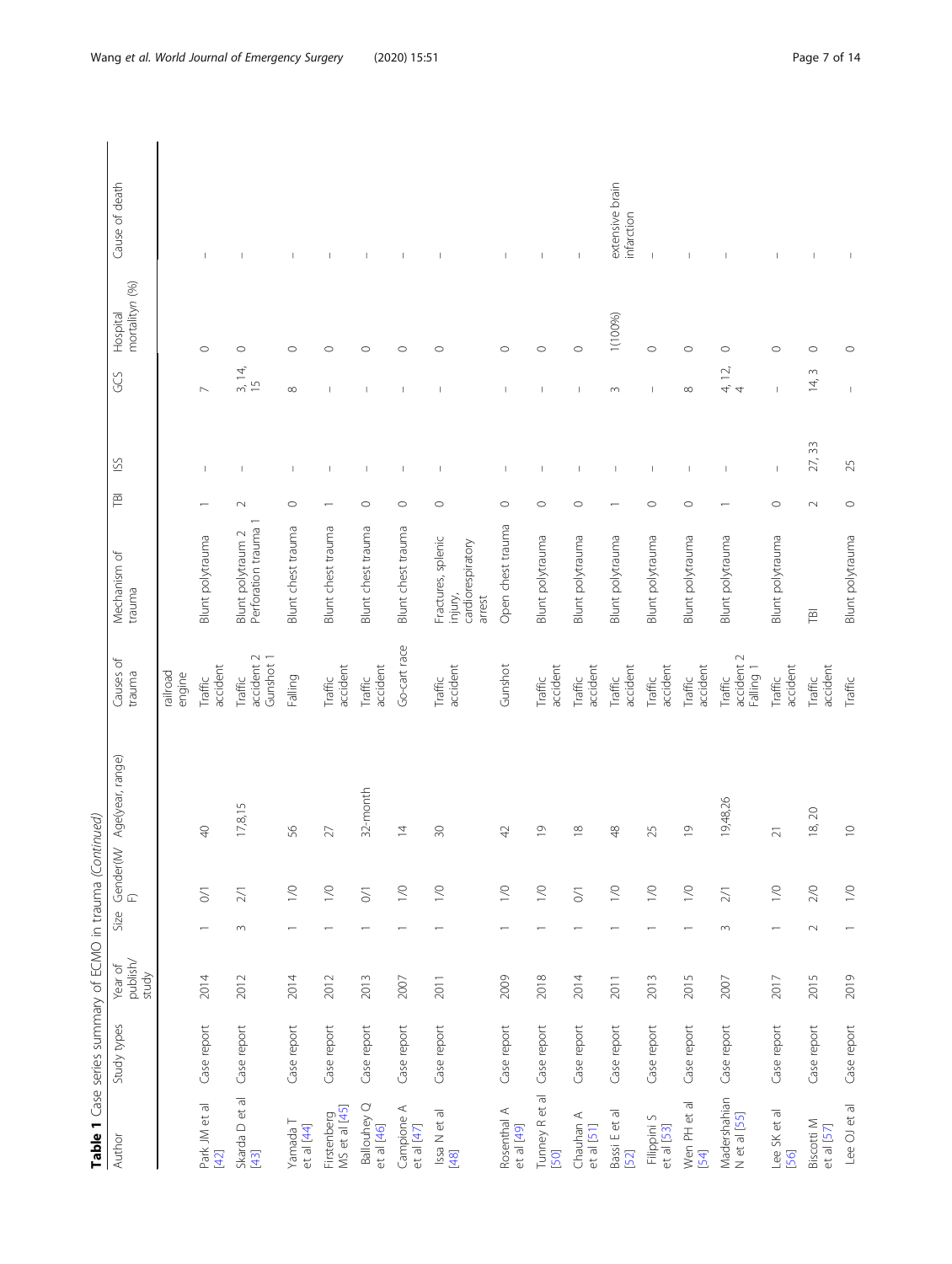|                              | Table 1 Case series summary of ECMO in trauma (Continued) |                              |                    |           |                                                            |                                                                   |                                                        |         |                                                                                                                                                                                                                                                                                                                                                                                                                |                                                       |                                                  |                                                                                                                                                                                                                                                                                                                                                                                  |
|------------------------------|-----------------------------------------------------------|------------------------------|--------------------|-----------|------------------------------------------------------------|-------------------------------------------------------------------|--------------------------------------------------------|---------|----------------------------------------------------------------------------------------------------------------------------------------------------------------------------------------------------------------------------------------------------------------------------------------------------------------------------------------------------------------------------------------------------------------|-------------------------------------------------------|--------------------------------------------------|----------------------------------------------------------------------------------------------------------------------------------------------------------------------------------------------------------------------------------------------------------------------------------------------------------------------------------------------------------------------------------|
| Author                       | Study types                                               | publish/<br>Year of<br>study | Size               | ĹL        | Gender(M/ Age(year, range)                                 | Causes of<br>trauma                                               | Mechanism of<br>trauma                                 | ΤBΙ     | SS                                                                                                                                                                                                                                                                                                                                                                                                             | GS                                                    | mortalityn (%)<br>Hospital                       | Cause of death                                                                                                                                                                                                                                                                                                                                                                   |
| [58]                         |                                                           |                              |                    |           |                                                            | accident                                                          |                                                        |         |                                                                                                                                                                                                                                                                                                                                                                                                                |                                                       |                                                  |                                                                                                                                                                                                                                                                                                                                                                                  |
| Messing JA<br>et al [59]     | Case report                                               | 2014                         |                    | $\leq$    | $\overline{21}$                                            | accident<br>Traffic                                               | <b>Blunt</b> polytrauma                                |         | 38                                                                                                                                                                                                                                                                                                                                                                                                             | I                                                     | $\circ$                                          | $\begin{array}{c} \rule{0pt}{2.5ex} \rule{0pt}{2.5ex} \rule{0pt}{2.5ex} \rule{0pt}{2.5ex} \rule{0pt}{2.5ex} \rule{0pt}{2.5ex} \rule{0pt}{2.5ex} \rule{0pt}{2.5ex} \rule{0pt}{2.5ex} \rule{0pt}{2.5ex} \rule{0pt}{2.5ex} \rule{0pt}{2.5ex} \rule{0pt}{2.5ex} \rule{0pt}{2.5ex} \rule{0pt}{2.5ex} \rule{0pt}{2.5ex} \rule{0pt}{2.5ex} \rule{0pt}{2.5ex} \rule{0pt}{2.5ex} \rule{0$ |
| Voelckel W<br>et al [60]     | Case report                                               | 1998                         | $\scriptstyle\sim$ | 2/0       | 29,12                                                      | accident hit<br>by a falling<br>Traffic<br>tree                   | Blunt chest trauma                                     | $\circ$ | $\mathbf{I}$                                                                                                                                                                                                                                                                                                                                                                                                   | I                                                     | $\circ$                                          | I                                                                                                                                                                                                                                                                                                                                                                                |
| Yen TS et al<br>[61]         | Case report                                               | 2008                         |                    | $\leq$    | $\overline{2}1$                                            | accident<br>Traffic                                               | <b>TBI</b>                                             |         |                                                                                                                                                                                                                                                                                                                                                                                                                | $\supseteq$                                           | $\circ$                                          | $\mathord{\text{\rm I}}$                                                                                                                                                                                                                                                                                                                                                         |
| Muellenbach<br>RM et al [62] | Case report                                               | 2012                         | 3                  | 3/0       | 53<br>16<br>28                                             | accident<br>accident<br>Falling<br>Traffic<br>Traffic             | Blunt polytrauma                                       | 3       | <u>යි දි</u> යි                                                                                                                                                                                                                                                                                                                                                                                                | $\circ$<br>4,3,                                       | $\circ$                                          | $\mid$                                                                                                                                                                                                                                                                                                                                                                           |
| Valette X et al<br>$[63]$    | Case report                                               | 2011                         |                    | $\leq$    | $\Box$                                                     | accident<br>Traffic                                               | Blunt chest trauma                                     | $\circ$ | Ï                                                                                                                                                                                                                                                                                                                                                                                                              | I                                                     | $\circ$                                          | I                                                                                                                                                                                                                                                                                                                                                                                |
| Barreda E et al (<br>[64]    | Case report                                               | 2007                         |                    | $\leq$    | 28                                                         | Gunshot                                                           | Penetrating chest<br>trauma                            | $\circ$ | $\overline{1}$                                                                                                                                                                                                                                                                                                                                                                                                 | $\overline{1}$                                        | $\circ$                                          | I                                                                                                                                                                                                                                                                                                                                                                                |
| Hill JD et al [5]            | Case report                                               | 1972                         |                    | $\geq$    | 24                                                         | accident<br>Traffic                                               | Blunt polytrauma                                       | $\circ$ | $\begin{array}{c} \rule{0pt}{2ex} \rule{0pt}{2ex} \rule{0pt}{2ex} \rule{0pt}{2ex} \rule{0pt}{2ex} \rule{0pt}{2ex} \rule{0pt}{2ex} \rule{0pt}{2ex} \rule{0pt}{2ex} \rule{0pt}{2ex} \rule{0pt}{2ex} \rule{0pt}{2ex} \rule{0pt}{2ex} \rule{0pt}{2ex} \rule{0pt}{2ex} \rule{0pt}{2ex} \rule{0pt}{2ex} \rule{0pt}{2ex} \rule{0pt}{2ex} \rule{0pt}{2ex} \rule{0pt}{2ex} \rule{0pt}{2ex} \rule{0pt}{2ex} \rule{0pt}{$ | $\overline{1}$                                        | $\circ$                                          | $\mid$                                                                                                                                                                                                                                                                                                                                                                           |
| Total                        | Retrospective<br>study 19case<br>Report 39                | 1972-2019 548                |                    | M 441F 99 | adult 34.9 ± 12.3(18-<br>86)Child (21 months-<br>$\approx$ | accident 254<br>Gunshot 13<br>Stabbing 6<br>Falling 38<br>Traffic | Chest trauma 259<br>Penetrating 16<br><b>Blunt 328</b> | 128     | $15.0(4 - 75)$<br>$38.1 \pm$                                                                                                                                                                                                                                                                                                                                                                                   | $7.3 \pm$<br>4.7<br>$\overline{3}$<br>$\overline{15}$ | (30.3%) adult<br>(30.9%) child<br>(19.4%)<br>166 |                                                                                                                                                                                                                                                                                                                                                                                  |
|                              | Notes: Values are expressed as numbers and % or mean±SD.  |                              |                    |           |                                                            |                                                                   |                                                        |         |                                                                                                                                                                                                                                                                                                                                                                                                                |                                                       |                                                  |                                                                                                                                                                                                                                                                                                                                                                                  |

nvoes: values are expressed as numbers and % or mean±ɔU.<br>acute renal failure, ECMO Extracorporeal membrane oxygenation, GCS Glasgow Coma Scale, JSS Injury Severity Score, MOF Multiple organ failure, T8l Traumatic brain inj acute renal failure, ECMO Extracorporeal membrane oxygenation, GCS Glasgow Coma Scale, ISS Injury Severity Score, MOF Multiple organ failure, TBI Traumatic brain injury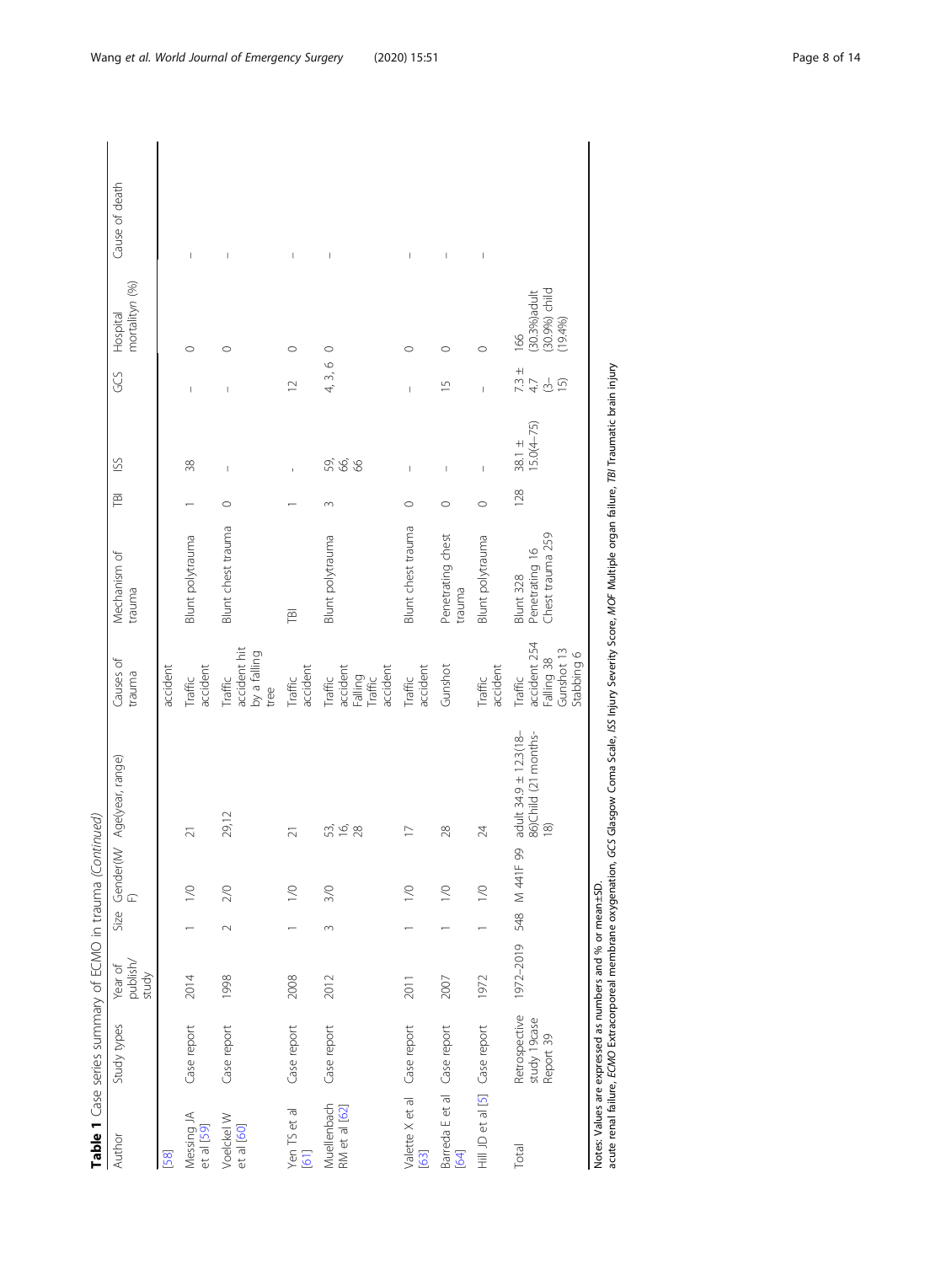<span id="page-8-0"></span>

| Table 2 The details of ECMO support |  |  |  |
|-------------------------------------|--|--|--|
|-------------------------------------|--|--|--|

| ECMO support                  | Size<br>(n, %) |
|-------------------------------|----------------|
| W-ECMO-no. (%)                | 391 (71.4)     |
| VA-ECMO-no. (%)               | 134 (24.5)     |
| W convert to VA-no. (%)       | 12(2.2)        |
| VA convert to W-no. (%)       | 2(0.4)         |
| missing type-no. (%)          | 23(4.2)        |
| PC-mode-no. (%)               | 377 (68.8)     |
| CC-mode-no. (%)               | 3(0.5)         |
| Missing mode-no. (%)          | 168 (30.7)     |
| Duration of ECMO (days, mean) | 9.6            |
| Time to ECMO (days, mean)     | $5.7^a$        |

Notes: Values are expressed as numbers and % or mean±SD.

CC Central cannulation, ECMO Extracorporeal membrane oxygenation, PC Peripheral cannulation, VA-ECMO Veno-arterial extracorporeal membrane oxygenation, *W-ECMO* Veno-venous extracorporeal membrane oxygenation <sup>a</sup>The record of time to ECMO was different in publications, including from ER to ECMO, from the onset of ARDS to ECMO, from the ventilator to ECMO

anticoagulation. Heparin titration (heparin-minimized strategy) was applied to 80 (14.6%) patients. A total of 101 (18.4%) patients were initially managed with heparin (did not provide the later strategy), while 13 (2.4%) patients were initially managed with heparin (1–3 days); then, heparin was stopped due to bleeding or other causes. In the anticoagulation-free group, 16 (2.9%) patients did not receive any anticoagulation while on ECMO. Initial heparin-free therapy occurred in 14 (2.6%) patients, and 24 (4.4%) patients received initial heparin-free therapy (2.5 h—5 days) followed by heparin systemic anticoagulation. Nafamostat mesilate was reported on ECMO in two studies, but the details could not be extracted.

Activated clotting time (ACT) and activated partial thromboplastin time (aPTT) were the two most common coagulation parameters, which were used in 124 cases and 120 cases, respectively. ACT between 180 and 220 s was the most targeted time. The target aPTT was between 40 and 80 s. In one study, the target was a TEG-reactive (R) time of two times the nonheparinized baseline.

### Complications

A total of 104 patients (22.9%) had documented bleeding complications at 120 sites, including surgical site bleeding ( $n = 26$ ), cannula site bleeding ( $n = 20$ ), diffuse bleeding or DIC ( $n = 12$ ), intracranial bleeding ( $n = 7$ ), intrathoracic bleeding ( $n = 5$ ), intra-abdominal bleeding  $(n = 3)$ , gastrointestinal bleeding  $(n = 5)$ , pulmonary bleeding ( $n = 3$ ), bleeding from tracheostomies ( $n = 2$ ), and bleeding from the mouth or nose  $(n = 2)$ . Thirtyfive sites were missing (Fig. 2). Four papers, which included 94 patients, did not report bleeding complications. The surgical site was the most common bleeding site, followed by the cannula site. The incidence of bleeding complications was different in series reports, ranging from 0 to 87.5%, and the majority of these events did not require surgical intervention.



site; DD = diffuse bleeding or DIC; IC = intracranial; IT = intra-thoracic; IA = intra- abdominal; GI = gastrointestinal; PU = pulmonary; TO = tracheostomies;  $MN = m$ outh or nose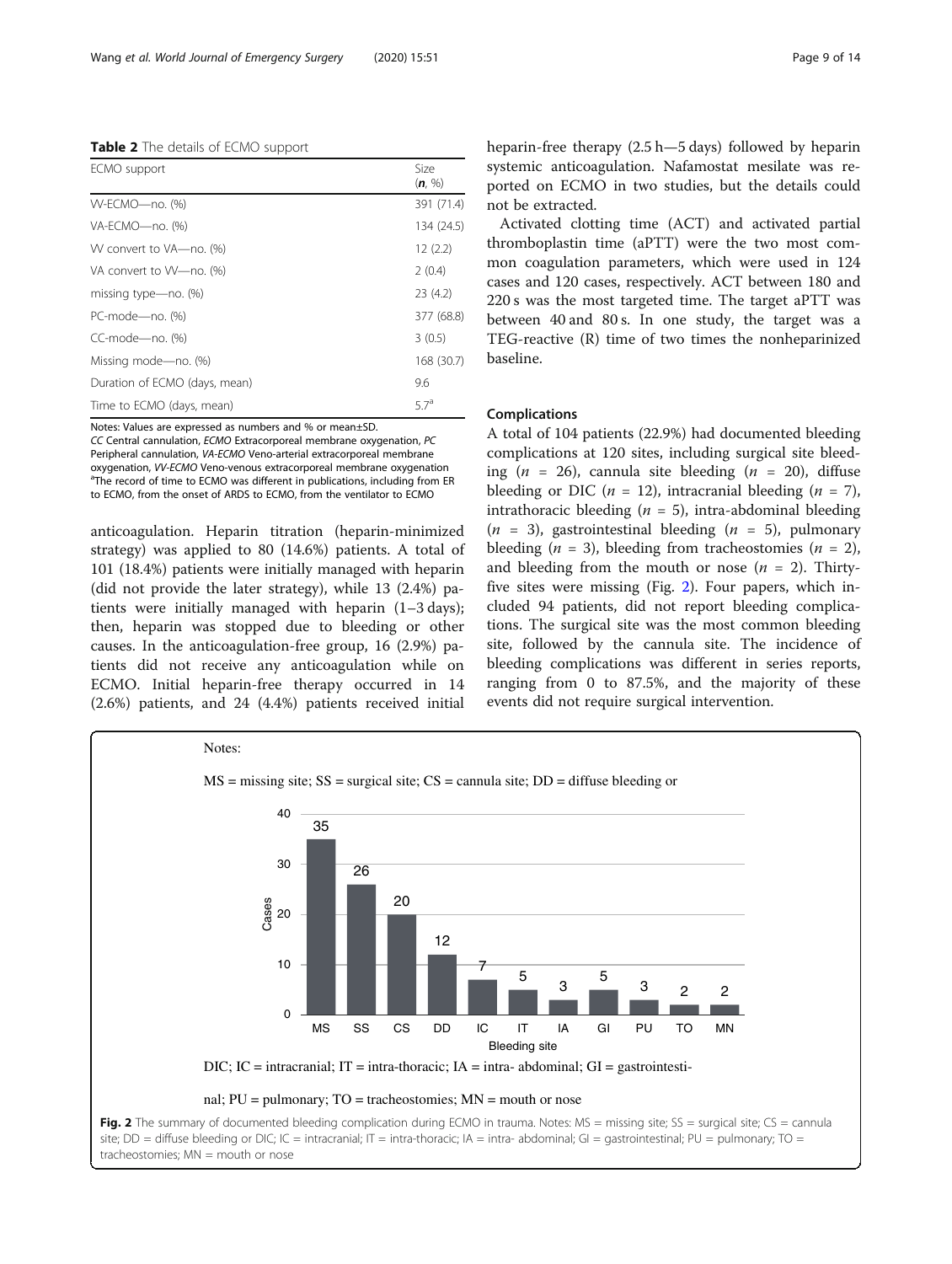

Thrombotic complications are listed in Fig. 3, including femoral deep venous thrombosis (DVT), oxygenator and circuit clotting, brain infarction, pulmonary embolism, inferior vena cava (IVC) thrombus, right internal jugular vein (RIJ) thrombus, right upper extremity (RUE) thrombus, and superior vena cava (SVC) thrombus. Nine papers (296 cases) did not document complications. Forty-eight of 252 patients (19%) experienced thrombotic complications. A total of 39.6% of patients had femoral DVT. The incidence of thrombi in oxygenators and circuits was 27.1%.

The other ECMO-related complications occurred in 25 cases reported in 15 publications, including ischemia of the lower extremity, abdominal compartment syndrome, brain swelling, acute lung edema, acute pancreatitis, accidental removal of a cannula, pseudoaneurysm developed on the site of the cannula, and secondary sclerosing cholangitis in critically ill patients (SSC-CIP) (Table 3). Ischemia of the lower extremities  $(n = 9)$  was the most common cannula-related complication, and 3 patients underwent fasciotomy. The other complications were very rare.

## **Discussion**

Generally, the lung is the first organ to fail after severe trauma (failure after  $3.7 \pm 2.8$  days) [\[65](#page-13-0)]. In our review, ECMO has been used successfully in a series of trauma patients, but the evidence of benefit is still limited. From our investigation, the reported mortality in publications ranged from 11.1 to 71.4%, with the exception of case reports. The mean hospital mortality was 30.3%, while in the pediatric group, it was 19.4%. Mortality remains high, and the cause should take into account the overall injury as well as those that are ECMO-related, because most of the population in this study was young and had a median age of 34.9 years, with good cardiopulmonary function at baseline. In a multicenter study by Kruit et al. [\[9](#page-11-0)], fifty-two patients who experienced trauma and were supported with ECMO were identified from the five ECMO centers. The overall hospital mortality was 11.5%, and the overall 180-day mortality was 15%. These

Table 3 The summary of other ECMO-related complications in trauma

| Complications                                   | Size |
|-------------------------------------------------|------|
| Ischemia of lower extremity (fasciotomy 3)      | 9    |
| Abdominal compartment syndrome                  | 2    |
| Brain swelling                                  | 2    |
| Acute lung edema                                |      |
| Acute pancreatitis                              |      |
| Accidental removal of a cannula                 |      |
| Pseudoaneurysm developed on the site of cannula |      |
| SSC-CIP                                         |      |
| Non-record                                      | 7    |
| Total                                           | 25   |

Notes: ECMO Extracorporeal membrane oxygenation, SSC-CIP Secondary sclerosing cholangitis in critically ill patients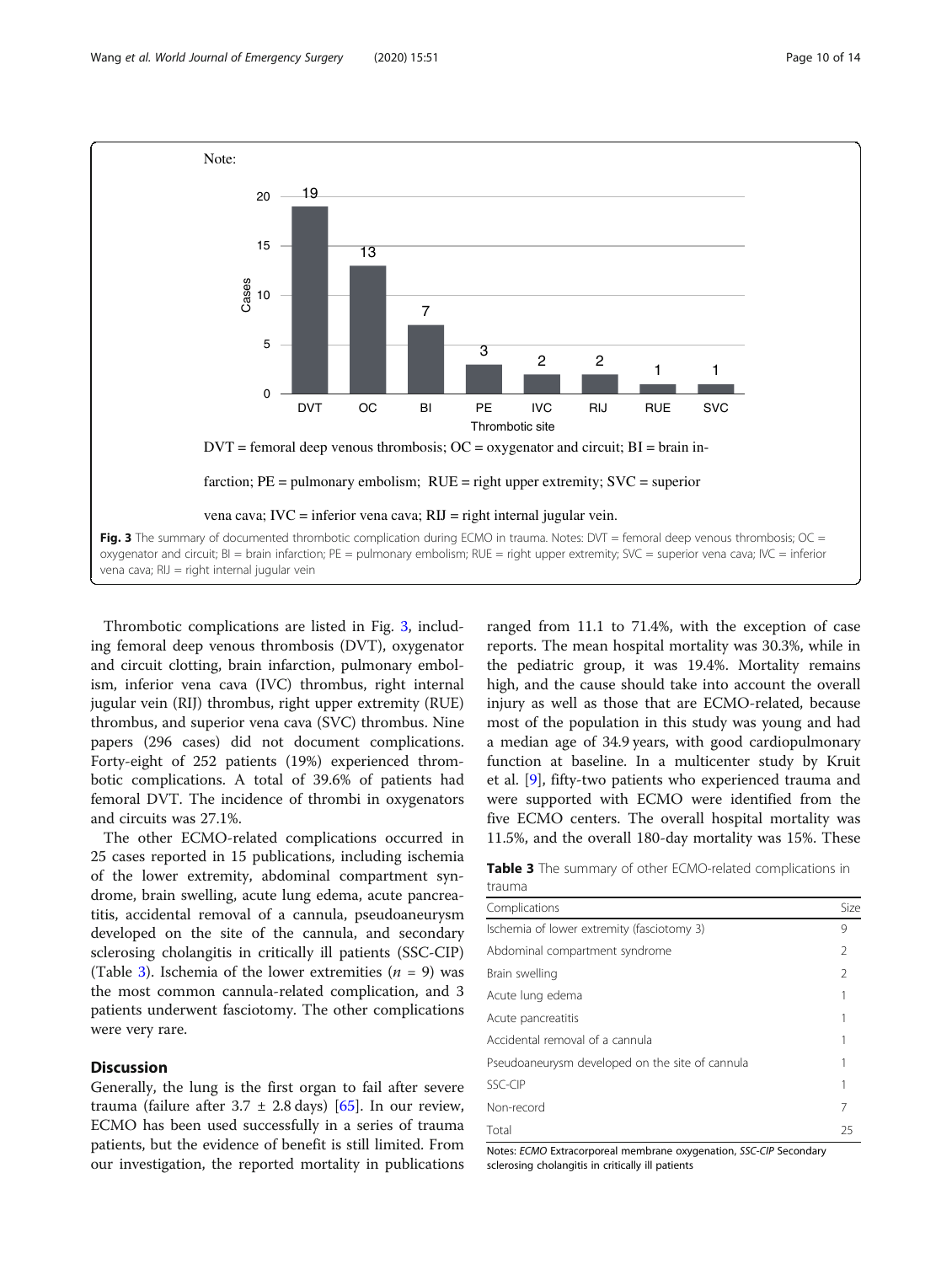preliminary results suggest that ECMO may provide survival benefits and seems to be safe in selected trauma populations. However, owing to the difference of injury, indications and time of ECMO, and follow-up data, the benefits of ECMO in trauma should be confirmed through further studies, for example, randomized control trials.

When to initiate ECMO is a challenge to clinicians. In this study, the time to initiate ECMO in the trauma patients was different, ranging from 0 to 24 days, and the mean time was 5.7 days. Kruit et al. demonstrated that there was no significant difference between survivors and nonsurvivors in time from injury to ECMO commencement [\[9](#page-11-0)]. Ahmad et al. [\[16](#page-12-0)] also did not find an association between the time to initiation of ECMO and mortality. Summary data suggest that delaying the institution of ECMO may cause irreversible pulmonary and cardiac injuries in addition to other organs and lead to poor outcomes [\[66](#page-13-0)]. Bosarge et al. evaluated a series of 15 patients with severe ARDS who underwent early ECMO (mean 1.9 days) and found that the patients in the early ECMO group had improved survival (64%) compared with historical controls (13%), suggesting that ECMO should be considered at the early onset of severe ARDS to improve survival [\[18](#page-12-0)]. Early ECMO initiation may offer advantages such as reducing ventilator time to prevent iatrogenic lung damage from highpressure and high FiO2 ventilation, supplying adequate oxygenation and/or tissue perfusion, and providing lung and heart rest. However, ECMO initiation may increase the bleeding risk in the early stages of trauma due to heparin systemic anticoagulation, especially in patients with intracranial or active systemic bleeding.

VV ECMO with peripheral cannulation (PC) is the most common model of ECMO in trauma. In this review, 71.4% of patients received VV ECMO support, and 24.5% received VA ECMO. The study based on the ELSO registry [[19\]](#page-12-0) showed a trend toward the use of venovenous ECMO compared with venoarterial ECMO, as 79.4% of survivors were treated with venovenous ECMO compared with 59.1% of nonsurvivors. One recent systematic review combining 215 trauma patients supported with ECMO reported a survival-to-discharge rate ranging from 56 to 89% after VV ECMO and 42 to 63% after VA ECMO [[3](#page-11-0)]. In the study reported by Lang et al. [[11\]](#page-11-0), VA ECMO was applied in 15 cases, and 11 patients (73%) died. However, limited studies have examined outcomes for VA ECMO in trauma patients. VA ECMO is indicated for cardiopulmonary support rather than for pulmonary support alone, which enables the restricted and congested heart to recover by unloading the heart. Severe chest trauma in many cases can cause acute lethal cardiac failure primarily by contusion of the heart or secondary by pulmonary contusion. These patients might benefit from ECMO. A recent study [[13](#page-12-0)] using ECMO to treat patients with advanced shock or respiratory failure showed different mortality rates between VA and VV ECMO: 64.3% in VA ECMO and 27.3% in VV ECMO. It is likely that patients requiring VA ECMO had poorer survival rates because they required hemodynamic support and not simply because VA ECMO was used. Therefore, much work still needs to be done to determine the effects and safety of VA ECMO in severe trauma patients.

Therapeutic heparin potentially increases the risk of bleeding, especially in polytrauma with TBI and/or intracranial bleeding. In this review, there are different anticoagulation strategies in the literature, including full heparin systemic anticoagulation, a heparin-minimized strategy, and all heparin-free, initially heparin-free and delayed heparin-free treatments, and there was a wide range (1.9–87.5%) of reported bleeding complications. According to the Extracorporeal Life Support Organization Registry Report 2012 [[67\]](#page-13-0), the main complication during VV-ECMO is bleeding, which occurs in 17 to 21.3% of cases. In the report by Ahmad et al  $[16]$  $[16]$ , the use of anticoagulation was significantly associated with survival: 94% of survivors were anticoagulated versus only 55% of nonsurvivors. However, several reports have shown that patients can be successfully managed on heparin-free ECMO without increasing the extent of the bleeding [[17,](#page-12-0) [22,](#page-12-0) [28,](#page-12-0) [29](#page-12-0), [35](#page-12-0), [38](#page-12-0)]. These may benefit from the technological advancements in ECMO, including the use of more efficient membrane oxygenators, centrifugal pumps, miniaturization of circuits, and heparin-bonded circuitry, which have allowed ECMO use with little or no anticoagulation. Anticoagulation should be individually tailored, taking into account the severity of the trauma, the timing, and active bleeding.

In this literature review, 128 patients suffering from traumatic brain injury (TBI) were included. Unfortunately, the details of anticoagulation and mortality could not be identified. Biderman et al. [\[22](#page-12-0)] reported a series of 10 patients, including 7 with TBI and six patients who survived. The median GCS score on arrival was 7 (range 5–9) and improved in all survivors to 14 (range 12–15). All but two patients regained normal neurologic status during follow-up. Of the 10 patients, only 3 could receive heparin during the first 48 h. In those patients who could not receive heparin, high blood flow (4–5 L/min) was maintained to prevent clotting. In a multicenter study [[9\]](#page-11-0), 52 traumatic patients were included, and 19 had TBI. Twelve patients with TBI (63%) were anticoagulated, and 3 with TBI died (16%). In another series report [[17\]](#page-12-0) including 7 consecutive severe trauma patients and 4 with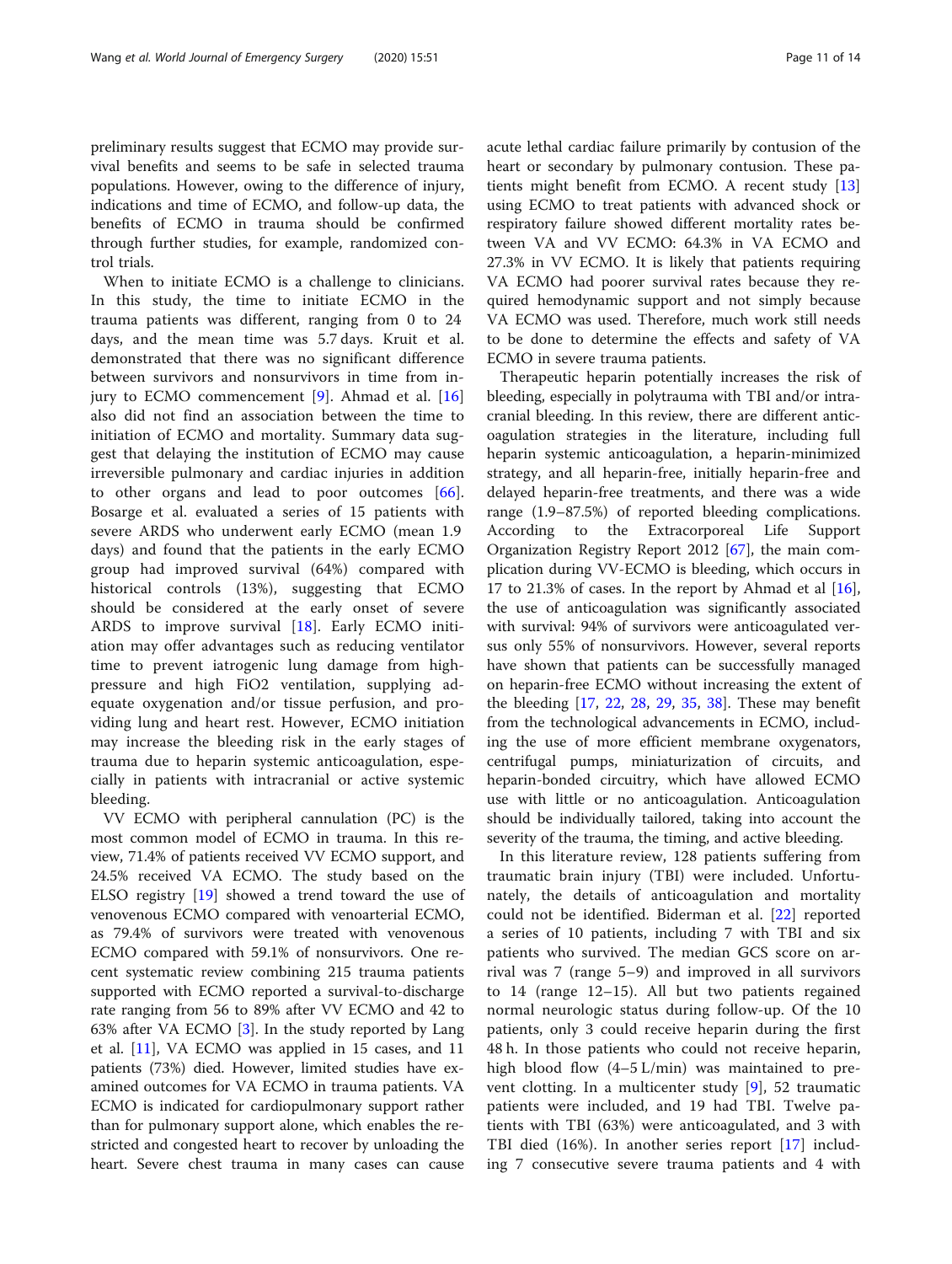<span id="page-11-0"></span>TBI, VV-ECLS was not withheld from patients with TBI despite evidence of intracranial bleeding. Four patients were successfully discharged, and three of these survivors had concomitant TBI without neurologic sequelae. TBI is not contraindicated for ECMO, and routine management, including mild hypothermia (34 °C), can be tolerated under heparin-free VV ECMO [[17,](#page-12-0) [68\]](#page-13-0). The current findings do not support neurological injury as an absolute contraindication to ECMO.

# Limitations

This systematic review presents limitations. All of the included publications on ECMO technology in trauma still consist of either retrospective studies or case series with limited data or case reports, and thus, the present report possesses all the inherent limitations, including the weak of the evidence, geographical bias, publication bias, search bias, methodology bias. Another limitation is the number and quality of the studies available for qualitative analysis. Some studies had incomplete data. Finally, follow-up data and long-term survival data are not yet available from this analysis. Therefore, a general conclusion from a solid statistical analysis with adequate samples is lacking.

### Conclusions

Our systematic review illustrates that ECMO has been gradually utilized in a lifesaving capacity in patients with severe trauma, and the feasibility and advantages of this technique are becoming widely accepted. However, the safety and effectiveness of ECMO in trauma require further study. Several problems with ECMO in trauma, including the role of VA-ECMO, the time to institute ECMO, and the anticoagulation strategy remain controversial and must be solved in the future studies. Indeed, clinical randomized control trials with large samples and long-term survival data are needed.

#### Abbreviations

ACT: Activated clotting time; ARDS: Acute respiratory distress syndrome; aPTT: Activated partial thromboplastin time; DIC: Disseminated intravascular coagulation; DVT: Deep venous thrombosis; ECLS: Extracorporeal cardiopulmonary life support; ECMO: Extracorporeal membrane oxygenation; GCS: Glasgow coma scale; ISS: Injury severity scores; IVC: Inferior vena cava; MOF: Multiple organ failure; PRISMA: The preferred reporting items for systematic reviews and meta-analyses; RIJ: Right internal jugular vein; RUE: Right upper extremity; SVC: Superior vena cava; TBI: Traumatic brain injury; thrombus; VA-ECMO: Veno-arterial extracorporeal membrane oxygenation; VV-ECMO: Veno-venous extracorporeal membrane oxygenation

#### Authors' contributions

CW contributed to conceptualization, data curation, formal analysis, methodology, validation, writing-review, and editing; LZ contributed to data curation, investigation, methodology; TQ contributed to data curation, investigation, and methodology; ZX contributed to data curation and investigation; LS contributed to data curation and investigation; HW contributed to data curation and investigation; DL contributed to supervision, validation, and review . All authors read and approved the final manuscript.

#### Funding

This research received no specific grant from any funding agency in the public, commercial, or not-for-profit sectors.

#### Availability of data and materials

All data generated or analyzed during this study are included in this published article [and its supplementary information files].

#### Ethics approval and consent to participate

Not applicable, systematic review.

#### Consent for publication

Not applicable, systematic review.

#### Competing interests

The authors declare that they have no competing interests.

#### Received: 20 July 2020 Accepted: 23 August 2020 Published online: 11 September 2020

#### References

- 1. Rhee P, Joseph B, Pandit V, Aziz H, Vercruysse G, Kulvatunyou N, et al. Increasing trauma deaths in the United States. Ann Surg. 2014;260:13–21. <https://doi.org/10.1097/SLA.0000000000000600>.
- 2. Daurat A, Millet I, Roustan JP, Maury C, Taourel P, Jaber S, Capdevila X, Charbit J. Thoracic trauma severity score on admission allows to determine the risk of delayed ARDS in trauma patients with pulmonary contusion. Injury. 2016;47(1):147–53. <https://doi.org/10.1016/j.injury.2015.08.031>.
- 3. Bedeir K, Seethala R, Kelly E. Extracorporeal life support in trauma: Worth the risks? A systematic review of published series. J Trauma Acute Care Surg. 2017;82(2):400–6. [https://doi.org/10.1097/TA.0000000000001292.](https://doi.org/10.1097/TA.0000000000001292)
- 4. Birkner DR, Halvachizadeh S, Pape HC, Pfeifer R. Mortality of adult respiratory distress syndrome in trauma patients: a systematic review over a period of four decades. World J Surg. 2020;16. [https://doi.org/10.1007/s00268-020-](https://doi.org/10.1007/s00268-020-05483-5) [05483-5](https://doi.org/10.1007/s00268-020-05483-5).
- 5. Hill JD, O'Brien TG, Murray JJ, Dontigny L, Bramson ML, Osborn JJ, Gerbode F. Prolonged extracorporeal oxygenation for acute post-traumatic respiratory failure (shock-lung syndrome). Use of the Bramson membrane lung. N Engl J Med. 1972;286(12):629–34. [https://doi.org/10.1056/](https://doi.org/10.1056/NEJM197203232861204) [NEJM197203232861204.](https://doi.org/10.1056/NEJM197203232861204)
- 6. Strumwasser A, Tobin JM, Henry R, Guidry C, Park C, Inaba K, Demetriades D. Extracorporeal membrane oxygenation in trauma: a single institution experience and review of the literature. Int J Artif Organs. 2018;41(12):845– 53. [https://doi.org/10.1177/0391398818794111.](https://doi.org/10.1177/0391398818794111)
- 7. Liberati A, Altman DG, Tetzlaff J, et al. The PRISMA statement for reporting systematic reviews and meta-analyses of studies that evaluate health care interventions: explanation and elaboration. J Clin Epidemiol. 2009;62(10):e1– e34. [https://doi.org/10.1016/j.jclinepi.2009.06.006.](https://doi.org/10.1016/j.jclinepi.2009.06.006)
- 8. Higgins JP, Altman DG, Gøtzsche PC, Jüni P, Moher D, Oxman AD, Savovic J, Schulz KF, Weeks L, Sterne JA, Cochrane Bias Methods Group; Cochrane Statistical Methods Group. The cochrane collaboration's tool for assessing risk of bias in randomised trials. BMJ. 2011;343:d5928. [https://doi.org/10.](https://doi.org/10.1136/bmj.d5928) [1136/bmj.d5928.](https://doi.org/10.1136/bmj.d5928)
- Kruit N, Prusak M, Miller M, Barrett N, Richardson C, Vuylsteke A. Assessment of safety and bleeding risk in the use of ECMO for multi-trauma patients: a multicentre review. J Trauma Acute Care Surg. 2019;86(6):967–73. [https://](https://doi.org/10.1097/TA.0000000000002242) [doi.org/10.1097/TA.0000000000002242.](https://doi.org/10.1097/TA.0000000000002242)
- 10. Fenton SJ, Hunt MM, Ropski PS, Scaife ER, Russell KW. Use of ECMO support in pediatric patients with severe thoracic trauma. J Pediatr Surg. 2019;54(11): 2358–62. <https://doi.org/10.1016/j.jpedsurg.2019.02.018>.
- 11. Lang NW, Schwihla I, Weihs V, Kasparek M, Joestl J, Hajdu S, Sarahrudi K. Survival rate and Outcome of extracorporeal life support (ECLS) for treatment of acute cardiorespiratory failure in trauma patients. Sci Rep. 2019;9(1):12902. [https://doi.org/10.1038/s41598-019-49346-z.](https://doi.org/10.1038/s41598-019-49346-z)
- 12. Menaker J, Tesoriero RB, Tabatabai A, Rabinowitz RP, Cornachione C, Lonergan T, Dolly K, Rector R, O'Connor JV, Stein DM, Scalea TM. Venovenous extracorporeal membrane oxygenation (W ECMO) for Acute respiratory failure following injury: outcomes in a high-volume adult trauma center with a dedicated unit for VV ECMO. World J Surg. 2018;42(8):2398– 403. [https://doi.org/10.1007/s00268-018-4480-6.](https://doi.org/10.1007/s00268-018-4480-6)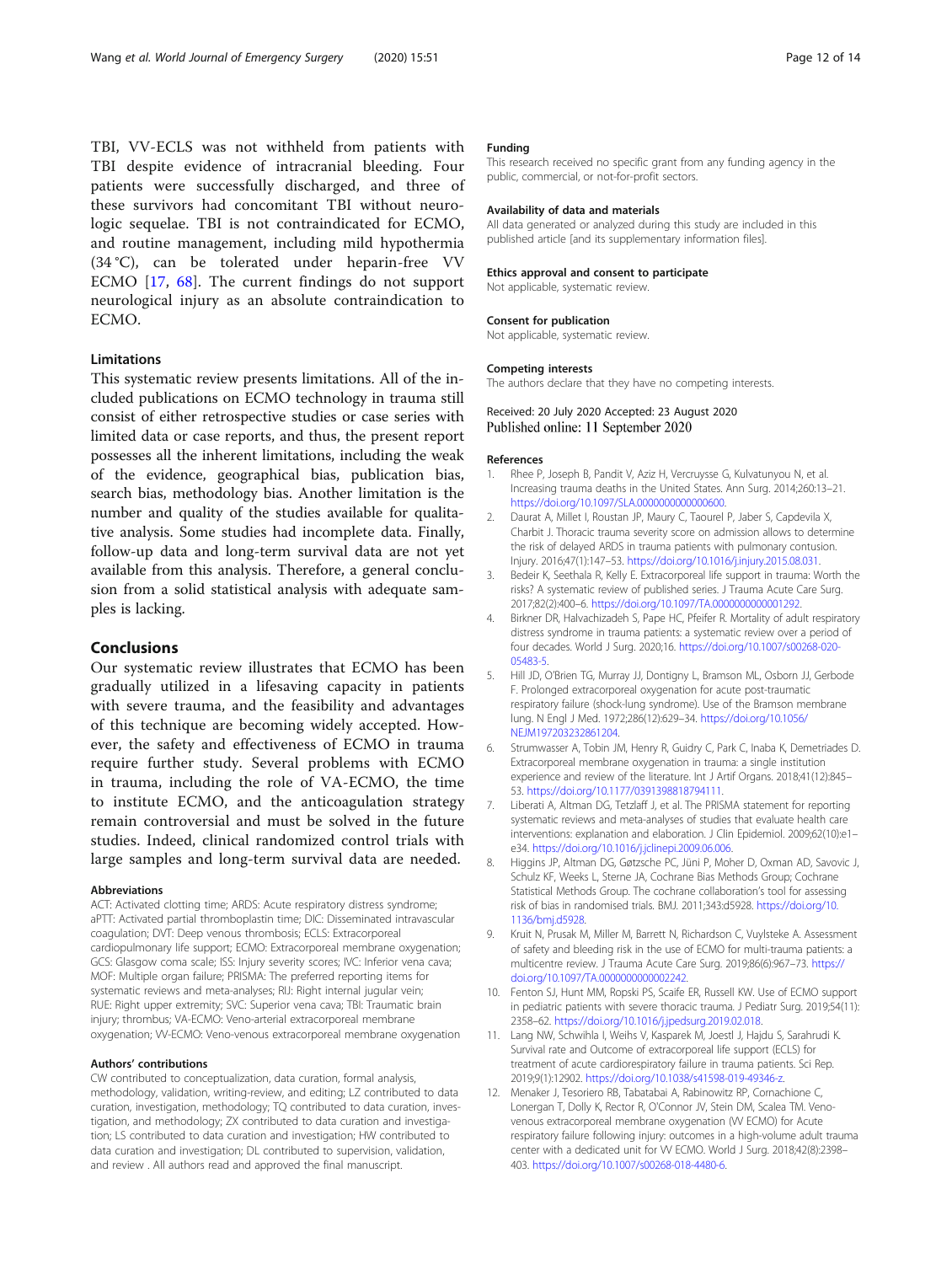- <span id="page-12-0"></span>13. Wu MY, Chou PL, Wu TI, Lin PJ. Predictors of hospital mortality in adult trauma patients receiving extracorporeal membrane oxygenation for advanced life support: a retrospective cohort study. Scand J Trauma Resusc Emerg Med. 2018;26(1):14. [https://doi.org/10.1186/s13049-018-0481-6.](https://doi.org/10.1186/s13049-018-0481-6)
- 14. Ull C, Schildhauer TA, Strauch JT, Swol J. Outcome measures of extracorporeal life support (ECLS) in trauma patients versus patients without trauma: a 7-year single-center retrospective cohort study. J Artif Organs. 2017;20(2):117–24. <https://doi.org/10.1007/s10047-016-0938-1>.
- 15. Kim HS, Ha SO, Han SJ, Kim HS, Lee SH, Jung KS, Park S. Extracorporeal Membrane Oxygenation Support In Trauma Versus Nontrauma Patients With Noninfectious Acute Respiratory Failure. Artif Organs. 2017;41(5):431–9. <https://doi.org/10.1111/aor.12794>.
- 16. Ahmad SB, Menaker J, Kufera J, O'Connor J, Scalea TM, Stein DM. Extracorporeal membrane oxygenation after traumatic injury. J Trauma Acute Care Surg. 2017;82(3):587–91. [https://doi.org/10.1097/TA.](https://doi.org/10.1097/TA.0000000000001352) [0000000000001352](https://doi.org/10.1097/TA.0000000000001352).
- 17. Chen TH, Shih JY, Shih JJ. Early percutaneous heparin-free veno-venous extra corporeal life support (ECLS) is a safe and effective means of salvaging hypoxemic patients with complicated chest trauma. Acta Cardiol Sin. 2016; 32(1):96–102.
- 18. Bosarge PL, Raff LA, McGwin G Jr, Carroll SL, Bellot SC, Diaz-Guzman E, Kerby JD. Early initiation of extracorporeal membrane oxygenation improves survival in adult trauma patients with severe adult respiratory distress syndrome. J Trauma Acute Care Surg. 2016;81(2):236–43. [https://doi.org/10.](https://doi.org/10.1097/TA.0000000000001068) [1097/TA.0000000000001068.](https://doi.org/10.1097/TA.0000000000001068)
- 19. Jacobs JV, Hooft NM, Robinson BR, Todd E, Bremner RM, Petersen SR, Smith MA. The use of extracorporeal membrane oxygenation in blunt thoracic trauma: A study of the Extracorporeal Life Support Organization database. J Trauma Acute Care Surg. 2015;79(6):1049–53. [https://doi.org/10.1097/TA.](https://doi.org/10.1097/TA.0000000000000790) [0000000000000790](https://doi.org/10.1097/TA.0000000000000790).
- 20. Guirand DM, Okoye OT, Schmidt BS, Mansfield NJ, Aden JK, Martin RS, Cestero RF, Hines MH, Pranikoff T, Inaba K, Cannon JW. Venovenous extracorporeal life support improves survival in adult trauma patients with acute hypoxemic respiratory failure: a multicenter retrospective cohort study. J Trauma Acute Care Surg. 2014;76(5):1275–81. [https://doi.org/10.](https://doi.org/10.1097/TA.0000000000000213) [1097/TA.0000000000000213.](https://doi.org/10.1097/TA.0000000000000213)
- 21. Bonacchi M, Spina R, Torracchi L, Harmelin G, Sani G, Peris A. Extracorporeal life support in patients with severe trauma: an advanced treatment strategy for refractory clinical settings. J Thorac Cardiovasc Surg. 2013;145(6):1617– 26. [https://doi.org/10.1016/j.jtcvs.2012.08.046.](https://doi.org/10.1016/j.jtcvs.2012.08.046)
- 22. Biderman P, Einav S, Fainblut M, Stein M, Singer P, Medalion B. Extracorporeal life support in patients with multiple injuries and severe respiratory failure: a single-center experience? J Trauma Acute Care Surg. 2013;75(5):907–12. [https://doi.org/10.1097/TA.0b013e3182a8334f.](https://doi.org/10.1097/TA.0b013e3182a8334f)
- 23. Ried M, Bein T, Philipp A, Müller T, Graf B, Schmid C, Zonies D, Diez C, Hofmann HS. Extracorporeal lung support in trauma patients with severe chest injury and acute lung failure: a 10-year institutional experience. Crit Care. 2013;17(3):R110. <https://doi.org/10.1186/cc12782>.
- 24. Cordell-Smith JA, Roberts N, Peek GJ, Firmin RK. Traumatic lung injury treated by extracorporeal membrane oxygenation (ECMO). Injury. 2006;37(1): 29–32. <https://doi.org/10.1016/j.injury.2005.03.027>.
- 25. Fortenberry JD, Meier AH, Pettignano R, Heard M, Chambliss CR, Wulkan M. Extracorporeal life support for posttraumatic acute respiratory distress syndrome at a children's medical center. J Pediatr Surg. 2003;38(8):1221–6. [https://doi.org/10.1016/s0022-3468\(03\)00272-0.](https://doi.org/10.1016/s0022-3468(03)00272-0)
- 26. Senunas LE, Goulet JA, Greenfield ML, Bartlett RH. Extracorporeal life support for patients with significant orthopaedic trauma. Clin Orthop Relat Res. 1997;339:32–40. [https://doi.org/10.1097/00003086-199706000-00005.](https://doi.org/10.1097/00003086-199706000-00005)
- 27. Robba C, Ortu A, Bilotta F, Lombardo A, Sekhon MS, Gallo F, Matta BF. Extracorporeal membrane oxygenation for adult respiratory distress syndrome in trauma patients: A case series and systematic literature review. J Trauma Acute Care Surg. 2017;82(1):165–73. [https://doi.org/10.1097/TA.](https://doi.org/10.1097/TA.0000000000001276) [0000000000001276](https://doi.org/10.1097/TA.0000000000001276).
- 28. Amos T, Yeung M, Gooi J, Fitzgerald M. Survival following traumatic thoracic compartment syndrome managed with VV-ECMO. Trauma Case Rep. 2019; 24:100249. <https://doi.org/10.1016/j.tcr.2019.100249>.
- 29. Matsumoto S, Morizane M, Matsuo K, Yamazaki M, Kitano M. Pitfalls when using extracorporeal life support in trauma patients. Trauma Surg Acute Care Open. 2019;4(1):e000298. [https://doi.org/10.1136/tsaco-2019-000298.](https://doi.org/10.1136/tsaco-2019-000298)
- 30. Puzio TJ, Cools K, Adamson W, Erickson K. Venoarterial extracorporeal life support utilization in a Pediatric trauma patient following a severe dog

mauling. Pediatr Emerg Care. 2019. [https://doi.org/10.1097/PEC.](https://doi.org/10.1097/PEC.0000000000001753) [0000000000001753](https://doi.org/10.1097/PEC.0000000000001753).

- 31. Ogawa F, Sakai T, Takahashi K, Kato M, Yamaguchi K, Okazaki S, Abe T, Iwashita M, Takeuchi I. A case report: veno-venous extracorporeal membrane oxygenation for severe blunt thoracic trauma. J Cardiothorac Surg. 2019;14(1):88. <https://doi.org/10.1186/s13019-019-0908-9>.
- 32. Lorini FL, Grazioli L, Manfredi R, Rausa E, Ghitti D, Poli G, Peck M, Cattaneo S. A prolonged and successful heparin-free extracorporeal membrane oxygenation run in isolated thoracic trauma: A case report. Int J Artif Organs. 2019;391398819887400. [https://doi.org/10.1177/](https://doi.org/10.1177/0391398819887400) [0391398819887400.](https://doi.org/10.1177/0391398819887400)
- 33. Wang FY, Fang B, Yu ZH, Shao JS, Wen WB, Zhou LX. Severe thoracic trauma caused left pneumonectomy complicated by right traumatic wet lung, reversed by extracorporeal membrane oxygenation support-a case report. BMC Pulm Med. 2019;19(1):30. [https://doi.org/10.1186/s12890-019-](https://doi.org/10.1186/s12890-019-0790-1) [0790-1.](https://doi.org/10.1186/s12890-019-0790-1)
- 34. Moon SH, Kim KN, Jung JJ, Park JH, Byun JH. Heparin-free veno-venous ECMO applied to a patient with severe lung contusion and hypovolemic shock due to trauma. Ulus Travma Acil Cerrahi Derg. 2018;24(5):497–500. [https://doi.org/10.5505/tjtes.2018.33802.](https://doi.org/10.5505/tjtes.2018.33802)
- 35. Chico Carballas JI, Freita Ramos S, Mosquera Rodriguez D, Menor Fernandez EM, Piñon Esteban M, Casais PR. ECMO in severe trauma patient with intracranial bleeding requiring surgery. Med Intensiva. 2018. pii: S0210- 5691(18)30285-7; 10.1016/j.medin.2018.10.002.
- Yuan KC, Fang JF, Chen MF. Treatment of endobronchial hemorrhage after blunt chest trauma with extracorporeal membrane oxygenation (ECMO). J Trauma. 2008;65(5):1151–4. [https://doi.org/10.1097/01.ta.](https://doi.org/10.1097/01.ta.0000235492.09223.83) [0000235492.09223.83.](https://doi.org/10.1097/01.ta.0000235492.09223.83)
- 37. Yoann L, Erwan F, Nicolas N, Yannick M, Philippe S. Extracorporeal life support in a severe blunt chest trauma with cardiac rupture. Case Rep Crit Care. 2013;2013:136542. [https://doi.org/10.1155/2013/136542.](https://doi.org/10.1155/2013/136542)
- 38. Louro J, Weir JJ, Brozzi NA, Dudaryk R. Treatment of refractory intraoperative hypoxemia after trauma with venovenous extracorporeal membrane oxygenation: A Case Report. A A Pract. 2018;11(2):41–5. [https://doi.org/10.](https://doi.org/10.1213/XAA.0000000000000731) [1213/XAA.0000000000000731.](https://doi.org/10.1213/XAA.0000000000000731)
- 39. Tu Y, Jin Q, Sun R, Li Q. Extracorporeal membrane oxygenation support for a multitrauma patient with ARDS: A case report and literature review. Exp Ther Med. 2018;15(2):2062–5. [https://doi.org/10.3892/etm.2017.5604.](https://doi.org/10.3892/etm.2017.5604)
- 40. Lee N, Tang D, Jayaraman S. Penetrating cardiac trauma and the use of emergent extracorporeal membrane oxygenation and therapeutic hypothermia: When cooler heads prevail. Trauma Case Rep. 2015;1(9-12):95– 8. [https://doi.org/10.1016/j.tcr.2015.10.011.](https://doi.org/10.1016/j.tcr.2015.10.011)
- 41. Stroehle M, Lederer W, Schmid S, Glodny B, Chemelli AP, Wiedermann FJ. Aortic stent graft placement under extracorporeal membrane oxygenation in severe multiple trauma. Clin Case Rep. 2017;5(10):1604–7. [https://doi.org/](https://doi.org/10.1002/ccr3.1127) [10.1002/ccr3.1127](https://doi.org/10.1002/ccr3.1127).
- 42. Park JM, Kim CW, Cho HM, Son BS, Kim DH. Induced airway obstruction under extracorporeal membrane oxygenation during treatment of lifethreatening massive hemoptysis due to severe blunt chest trauma. J Thorac Dis. 2014;6(12):E255–8. <https://doi.org/10.3978/j.issn.2072-1439.2014.10.22>.
- 43. Skarda D, Henricksen JW, Rollins M. Extracorporeal membrane oxygenation promotes survival in children with trauma related respiratory failure. Pediatr Surg Int. 2012;28(7):711–4. <https://doi.org/10.1007/s00383-012-3102-x>.
- 44. Yamada T, Osako T, Sakata H, Kuboyama K, Matsuda K, Okamoto A, Nakao A, Kotani J. Successful treatment of pulmonary contusion following chest trauma using poly-2-methoxyethyl acrylate, a biocompatible polymer surface coating for extracorporeal membrane oxygenation. Acute Med Surg. 2014;1(2):105–8. <https://doi.org/10.1002/ams2.11>.
- 45. Firstenberg MS, Nelson K, Abel E, McGregor J, Eiferman D. Extracorporeal membrane oxygenation for complex multiorgan system trauma. Case Rep Surg. 2012:2012897184, 10.1155/2012/897184.
- 46. Ballouhey Q, Fesseau R, Benouaich V, Léobon B. Benefits of extracorporeal membrane oxygenation for major blunt tracheobronchial trauma in the paediatric age group. Eur J Cardiothorac Surg. 2013;43(4):864–5. [https://doi.](https://doi.org/10.1093/ejcts/ezs607) [org/10.1093/ejcts/ezs607](https://doi.org/10.1093/ejcts/ezs607).
- 47. Campione A, Agostini M, Portolan M, Alloisio A, Fino C, Vassallo G. Extracorporeal membrane oxygenation in respiratory failure for pulmonary contusion and bronchial disruption after trauma. J Thorac Cardiovasc Surg. 2007;133(6):1673–4. [https://doi.org/10.1016/j.jtcvs.2007.02.011.](https://doi.org/10.1016/j.jtcvs.2007.02.011)
- 48. Issa N, Napolitano LM. Aeromonas pneumonia in a trauma patient requiring extracorporeal membrane oxygenation for severe acute respiratory distress